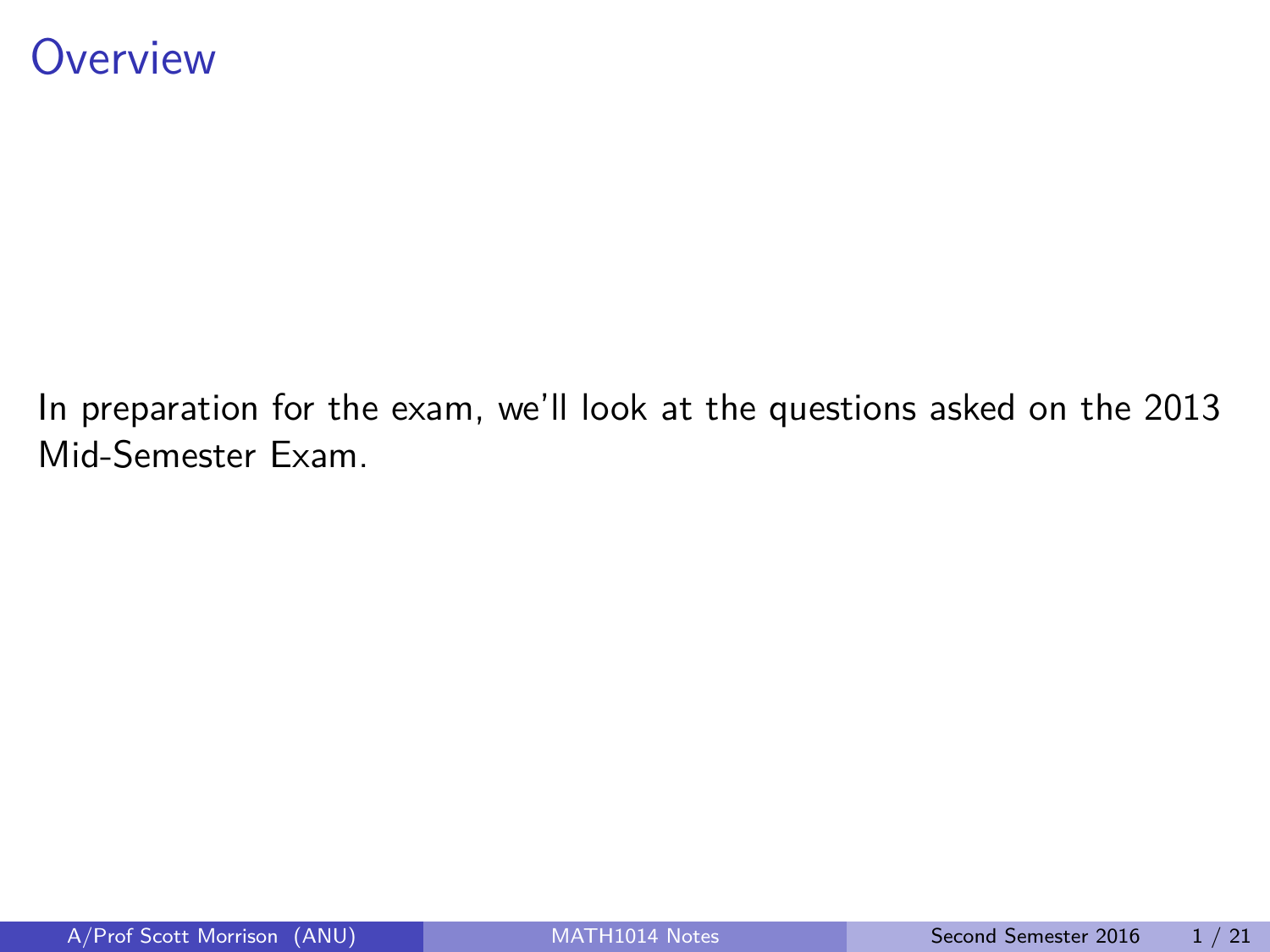# Sample Question: Lines & Planes

Let P be the plane in  $\mathbb{R}^3$  defined by the equation  $2x + y - z = 1$ , and let L be the line through the point  $(1, 1, 1)$  which is orthogonal to P.

- <sup>1</sup> Find an equation for P of the form **n** · (**r** − **r0**) = 0 for some vector **n** and some vector **r0**.
- **2** Find an equation for L.
- <sup>3</sup> Let Q be the plane containing L and the point (1*,* 1*,* 2). Find an equation for Q.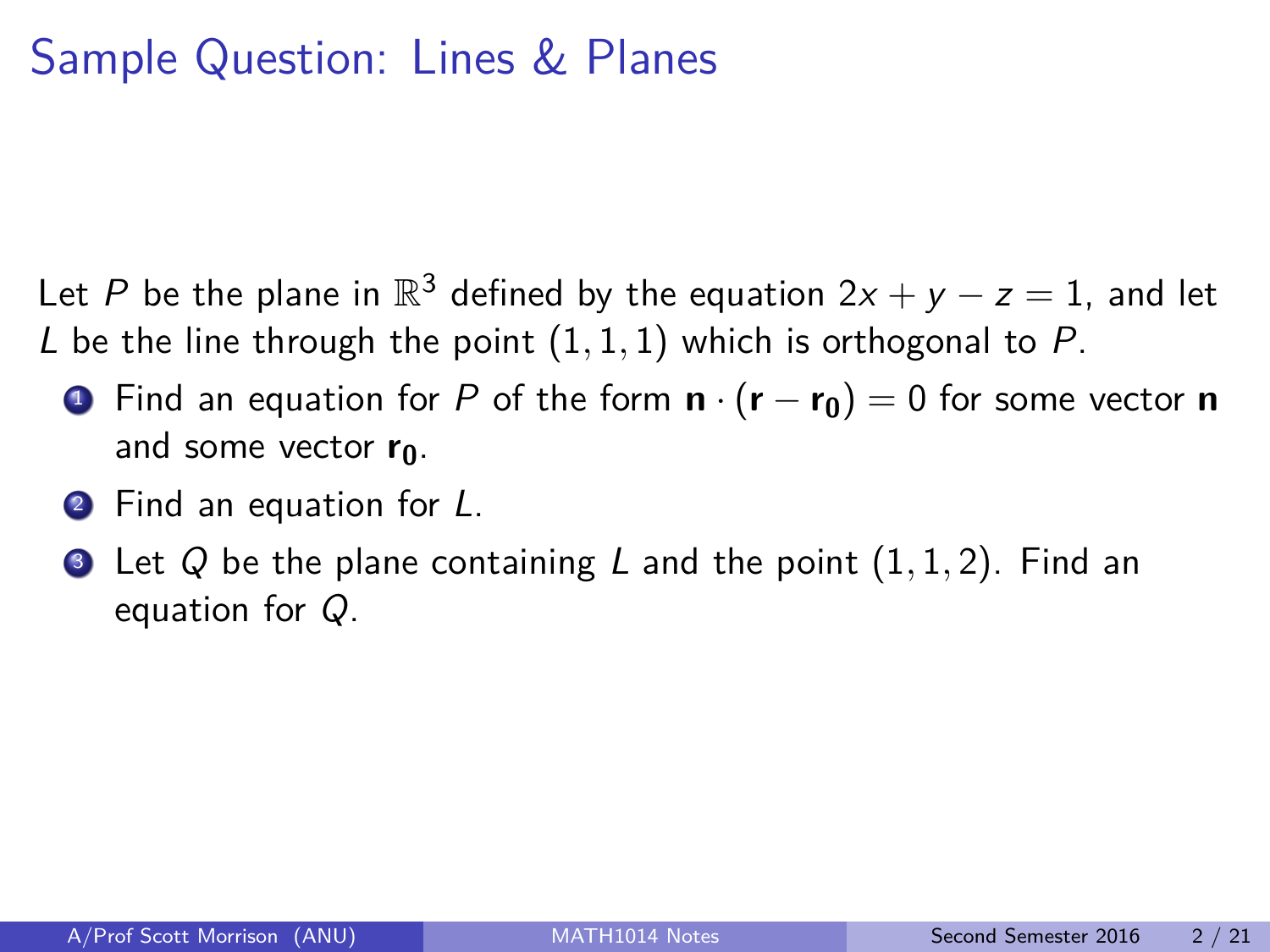Let P be the plane in  $\mathbb{R}^3$  defined by the equation  $2x + y - z = 1$ , and let

L be the line through the point  $(1, 1, 1)$  which is orthogonal to P.

<sup>1</sup> Find an equation for P of the form **n** · (**r** − **r0**) = 0 for some vector **n** and some vector **r0**.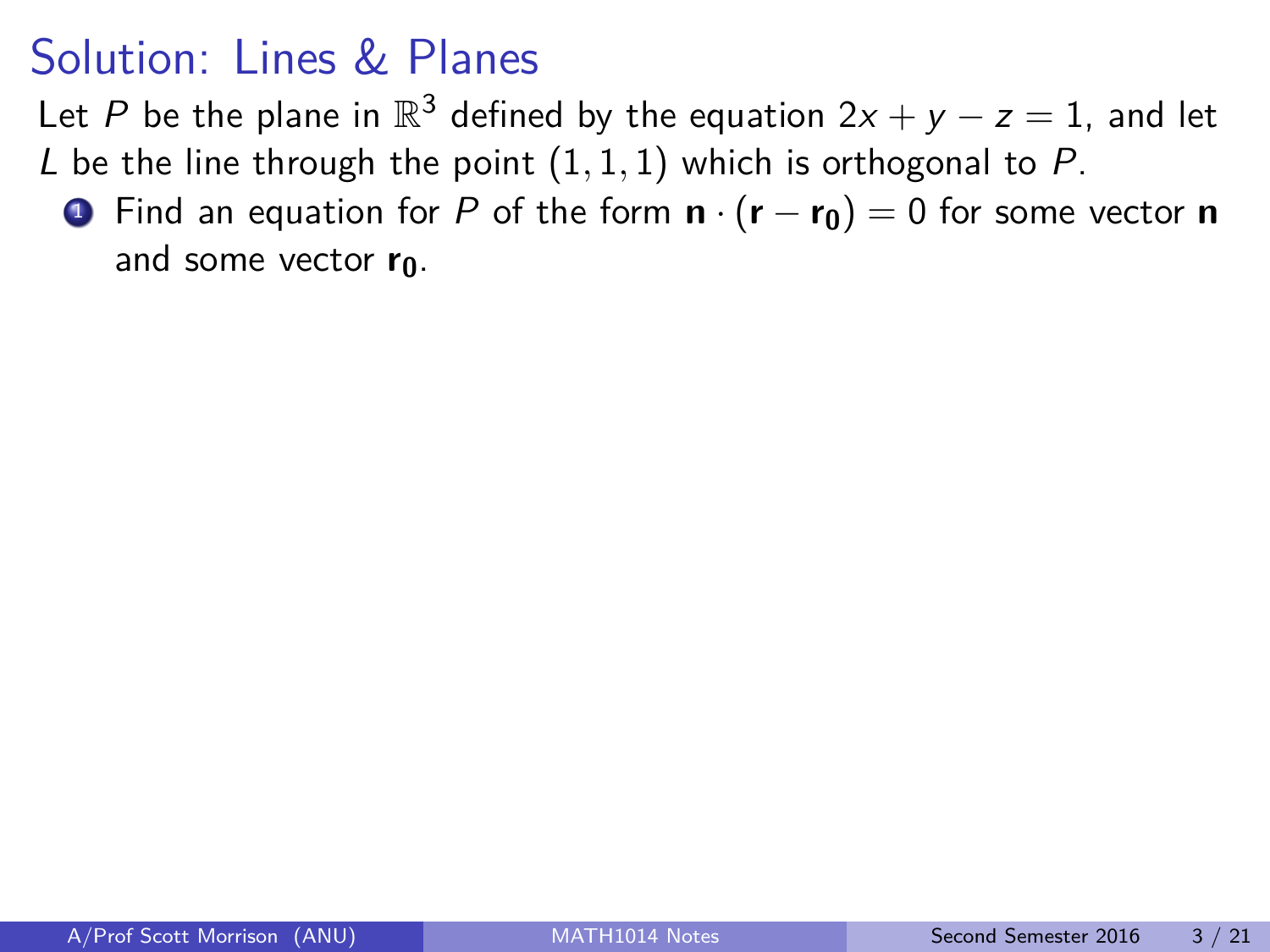Let P be the plane in  $\mathbb{R}^3$  defined by the equation  $2x + y - z = 1$ , and let L be the line through the point  $(1, 1, 1)$  which is orthogonal to P.

**1** Find an equation for P of the form  $\mathbf{n} \cdot (\mathbf{r} - \mathbf{r_0}) = 0$  for some vector **n** and some vector **r0**.

To find the equation of a plane P, we need a **normal vector** to P and a **point** on P.

The plane  $Ax + By + Cz + D = 0$  has normal vector  $\sqrt{ }$  $\overline{\phantom{a}}$ A B  $\mathcal{C}_{0}^{(n)}$ 1 , so a normal  $\sqrt{ }$ 2 1

vector to  $P$  is given by  $\overline{\phantom{a}}$ 1 −1  $\vert$ . To find a point on  $P$ , we can plug in  $x = y = 0$  and see that  $(0, 0, -1)$  satisfies the equation  $2x + y - z = 1$ . Thus the general formula  $\mathbf{n} \cdot (\mathbf{r} - \mathbf{r_0}) = 0$  becomes

$$
\left[\begin{array}{c}2\\1\\-1\end{array}\right]\cdot\left[\begin{array}{c}x\\y\\z+1\end{array}\right]=0.
$$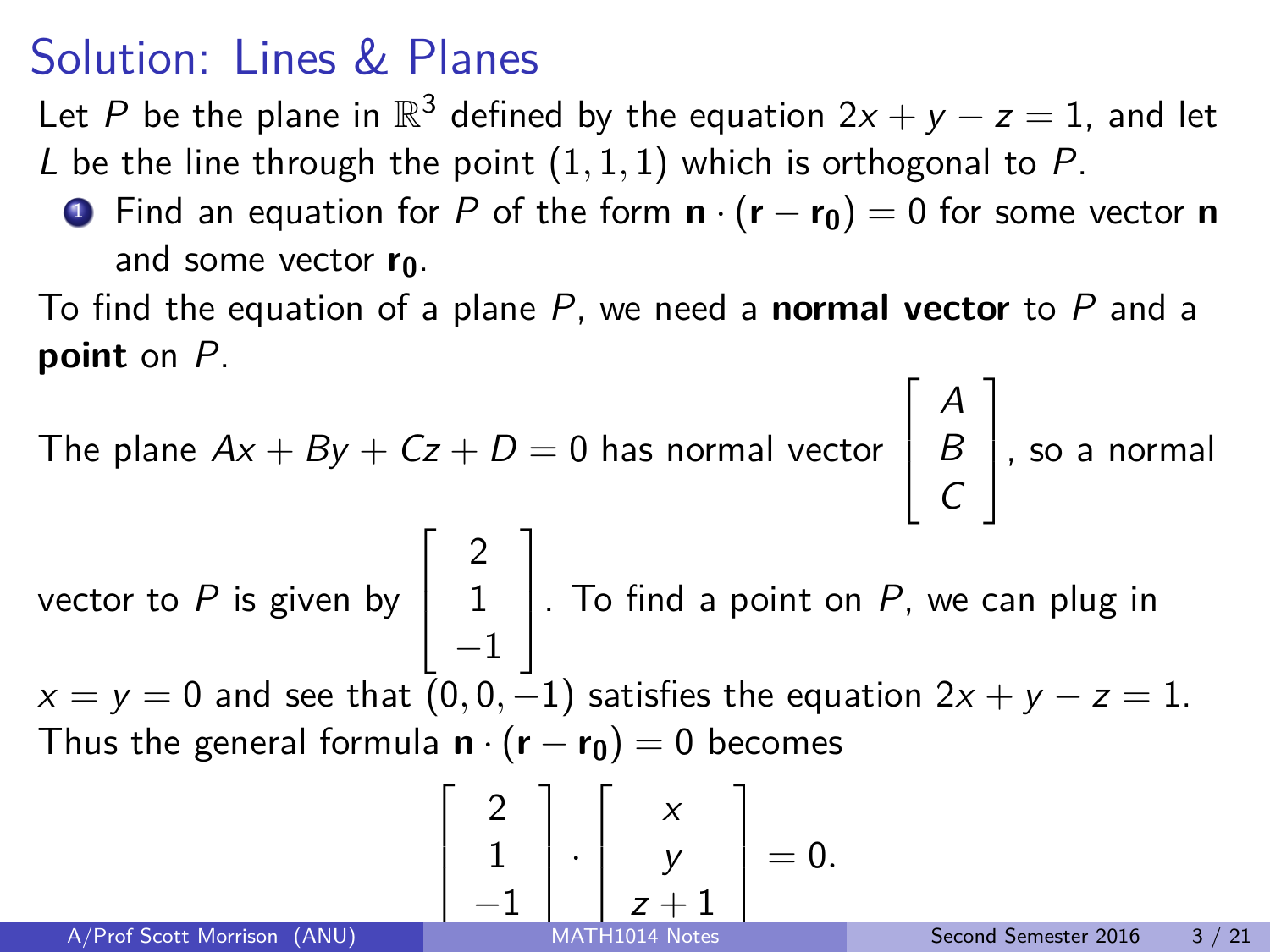Let P be the plane in  $\mathbb{R}^3$  defined by the equation  $2x + y - z = 1$ , and let L be the line through the point  $(1, 1, 1)$  which is orthogonal to P.

**2** Find an equation for L.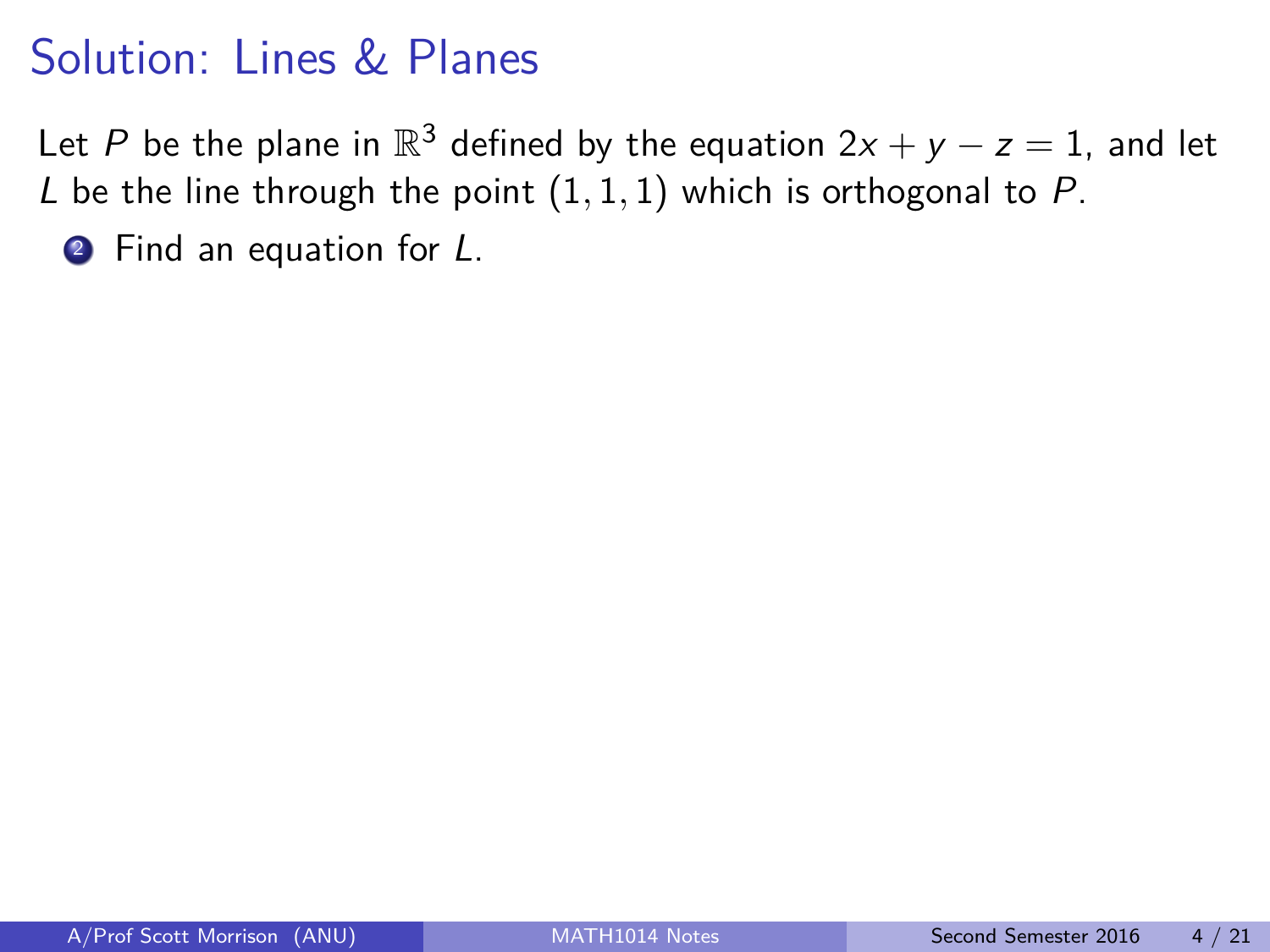Let P be the plane in  $\mathbb{R}^3$  defined by the equation  $2x + y - z = 1$ , and let L be the line through the point  $(1, 1, 1)$  which is orthogonal to P.

**2** Find an equation for L.

A direction vector for L is any normal vector to  $P$ : i.e., any scalar multiple of  $\mathsf{n} =$  $\sqrt{ }$  $\overline{\phantom{a}}$ 2 1 −1 1  $\vert$ . This yields the vector equation

$$
\mathbf{r} = \left[\begin{array}{c} 1 \\ 1 \\ 1 \end{array}\right] + t \left[\begin{array}{c} 2 \\ 1 \\ -1 \end{array}\right],
$$

with the associated parametric equations

$$
x = 1 + 2t \quad y = 1 + t \quad z = 1 - t.
$$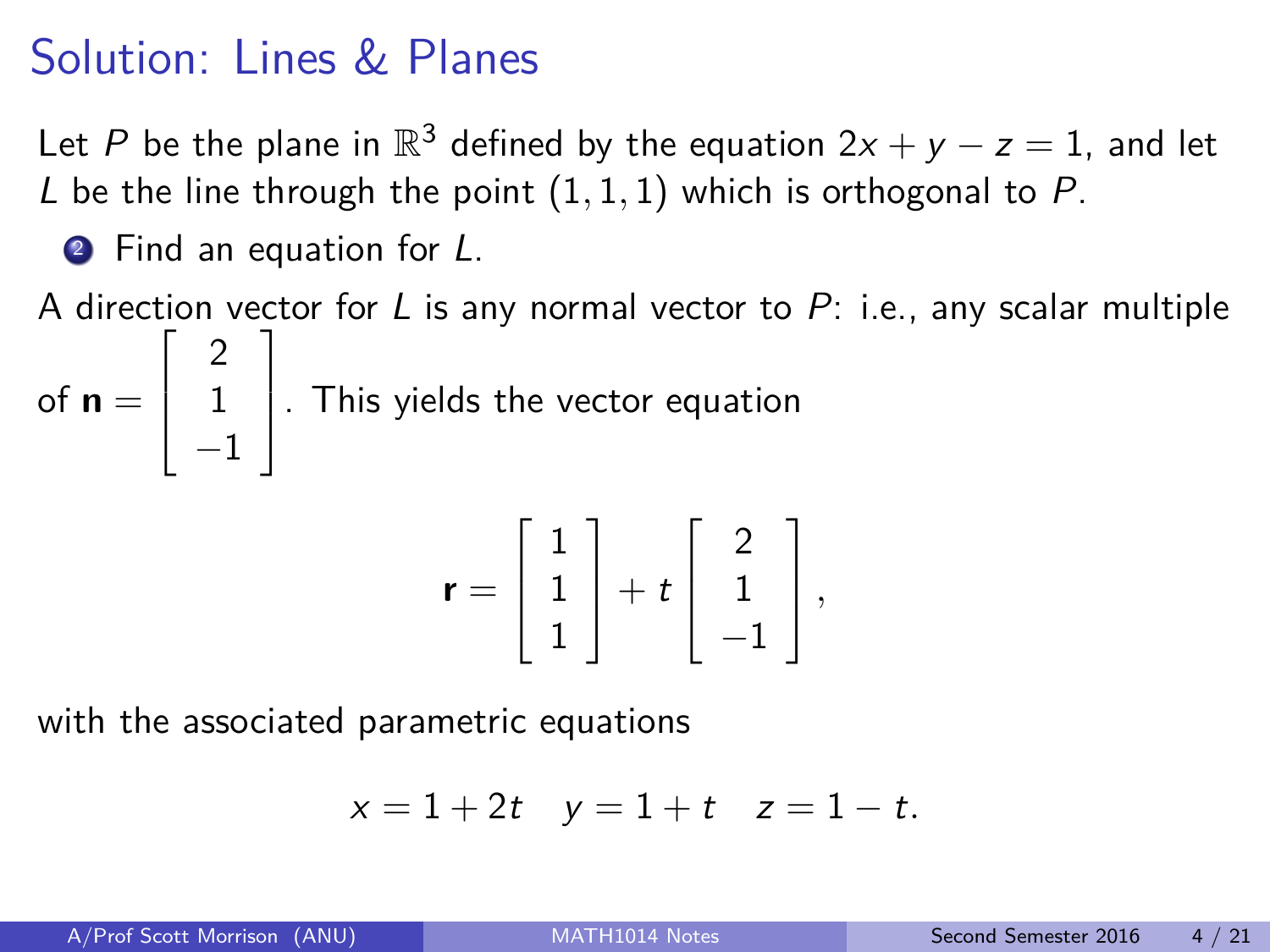Let P be the plane in  $\mathbb{R}^3$  defined by the equation  $2x + y - z = 1$ , and let

L be the line through the point  $(1, 1, 1)$  which is orthogonal to P.

<sup>3</sup> Let Q be the plane containing L and the point (1*,* 1*,* 2). Find an equation for Q.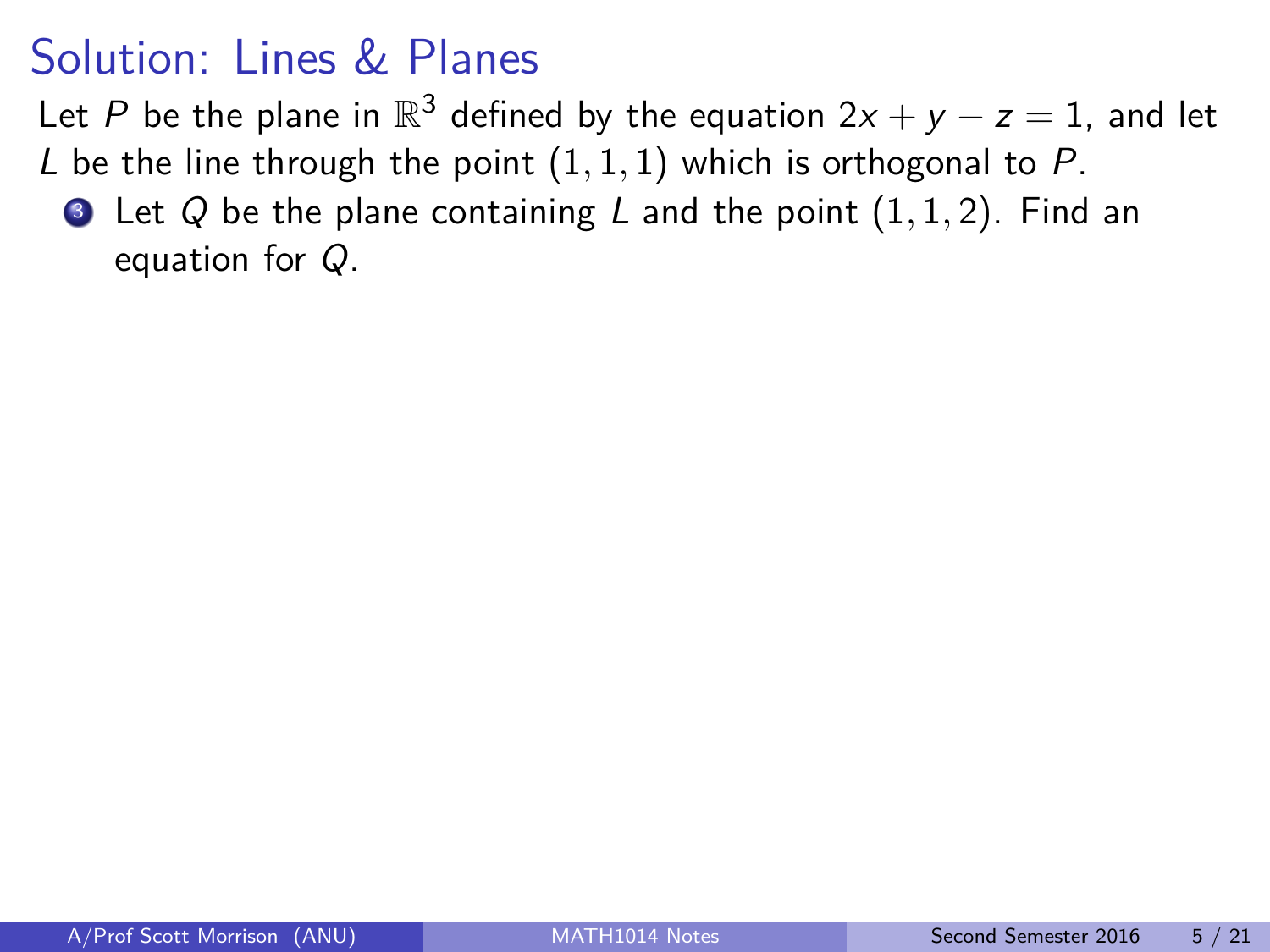$\lceil$ 

1

1

Let P be the plane in  $\mathbb{R}^3$  defined by the equation  $2x + y - z = 1$ , and let

- L be the line through the point (1*,* 1*,* 1) which is orthogonal to P.
	- <sup>3</sup> Let Q be the plane containing L and the point (1*,* 1*,* 2). Find an equation for Q.

To find a normal vector to the new plane, take the cross product of two vectors parallel to Q. For example, you could choose a direction vector for

L and the vector  $\overline{\phantom{a}}$ 0 0 between the two given points on  $Q$ :

$$
\left|\begin{array}{ccc} \mathbf{i} & \mathbf{j} & \mathbf{k} \\ 2 & 1 & -1 \\ 0 & 0 & 1 \end{array}\right| = \mathbf{i} - 2\mathbf{j}.
$$

Any equation for the plane is acceptable, including the following:

$$
\left(\left[\begin{array}{c} x \\ y \\ z \end{array}\right]-\left[\begin{array}{c} 1 \\ 1 \\ 2 \end{array}\right]\right)\cdot \left[\begin{array}{c} 1 \\ -2 \\ 0 \end{array}\right]=0,
$$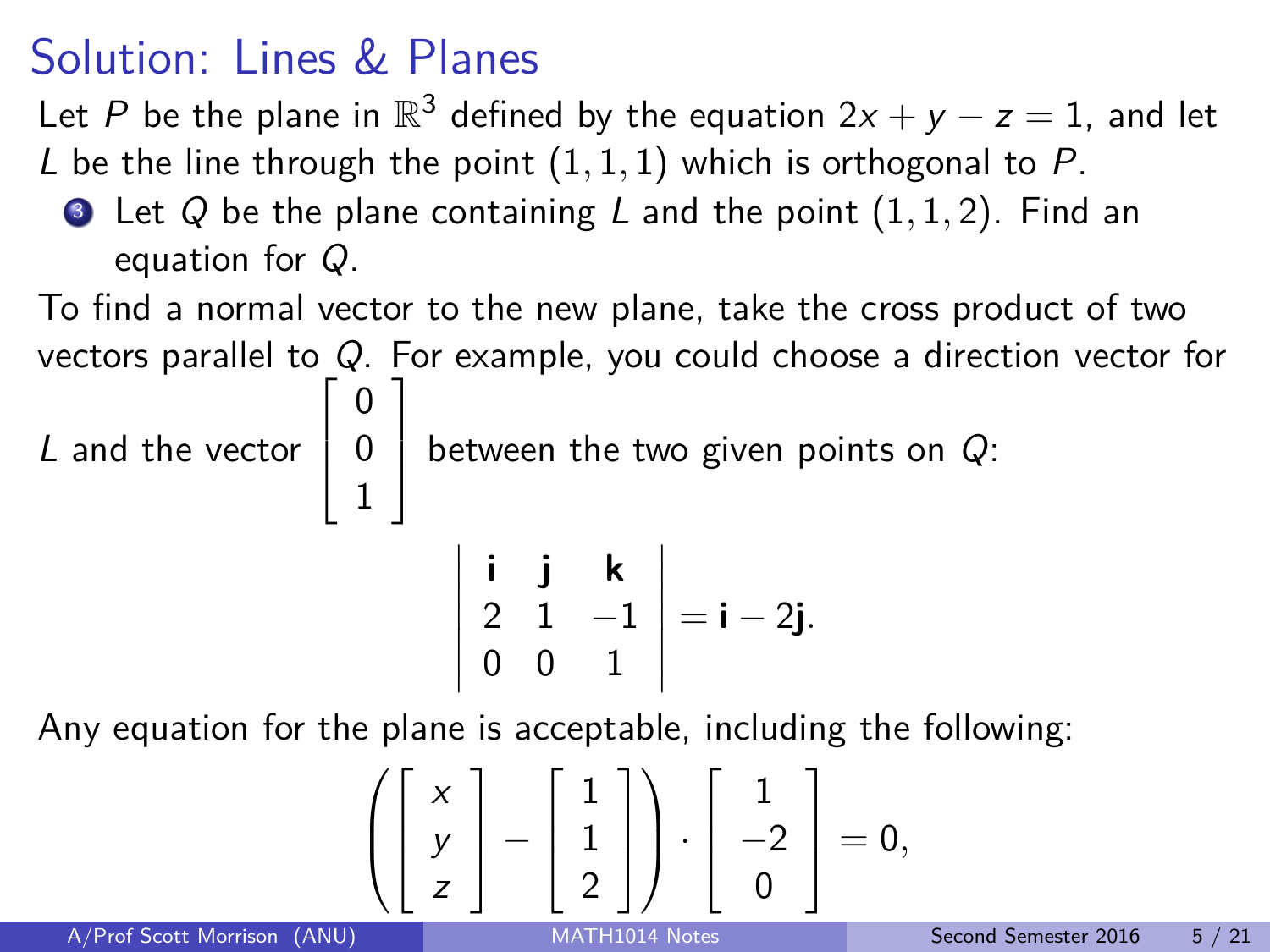#### Sample Question: Bases & Coordinates

The set 
$$
B = \{t + 1, 1 + t^2, 3 - t^2\}
$$
 is a basis for  $\mathbb{P}_2$ .  
\n• If  $[p(t)]_B = \begin{bmatrix} 1 \\ 1 \\ -1 \end{bmatrix}$ , express *p* in the form  $p(t) = a + bt + ct^2$ .

• Find the coordinate vector of the polynomial  $q(t) = 2 - 2t$  with respect to  $\beta$  coordinates.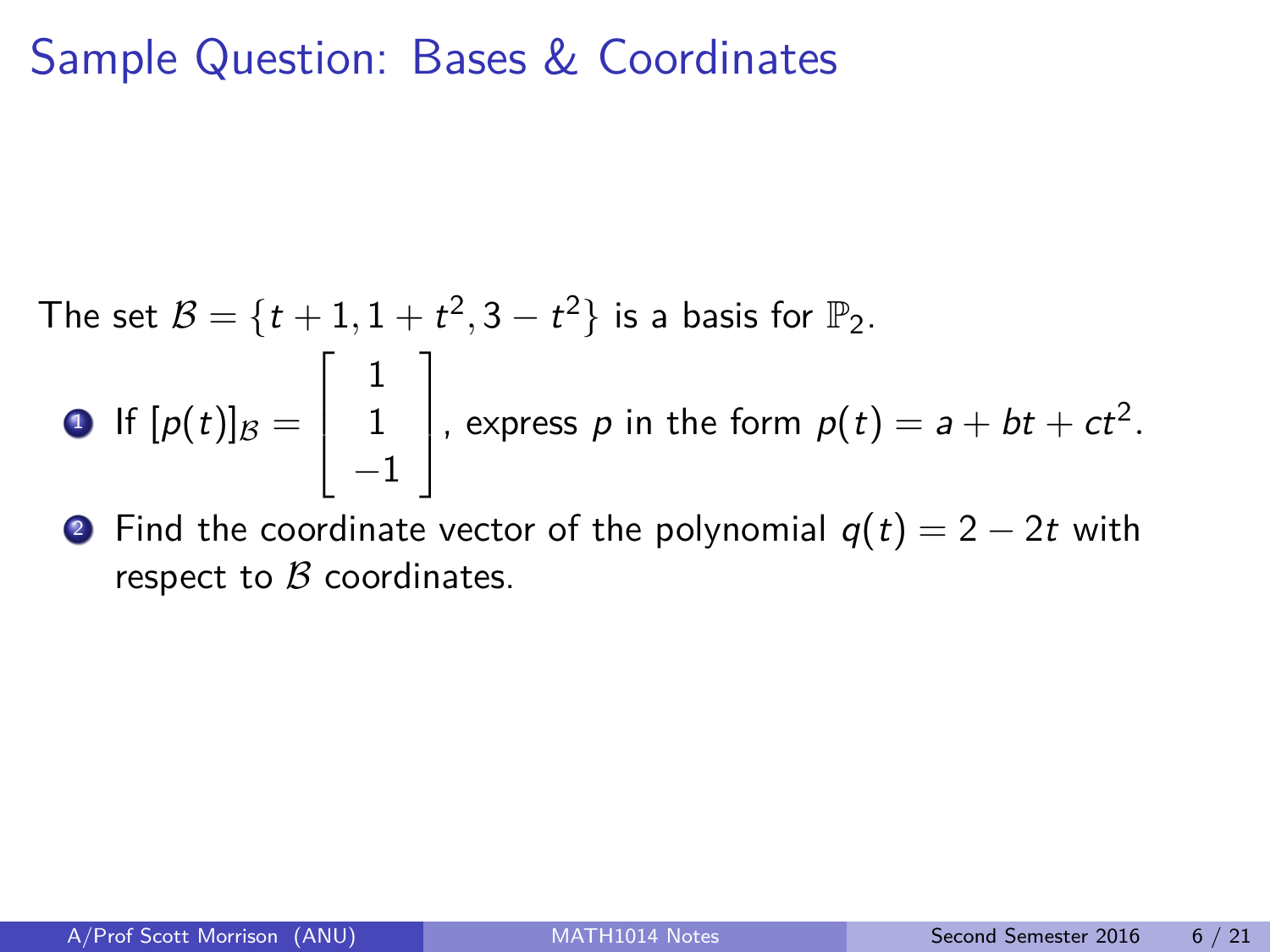The set 
$$
B = \{t + 1, 1 + t^2, 3 - t^2\}
$$
 is a basis for  $\mathbb{P}_2$ .  
\n• If  $[p(t)]_B = \begin{bmatrix} 1 \\ 1 \\ -1 \end{bmatrix}$ , express  $p$  in the form  $p(t) = a + bt + ct^2$ .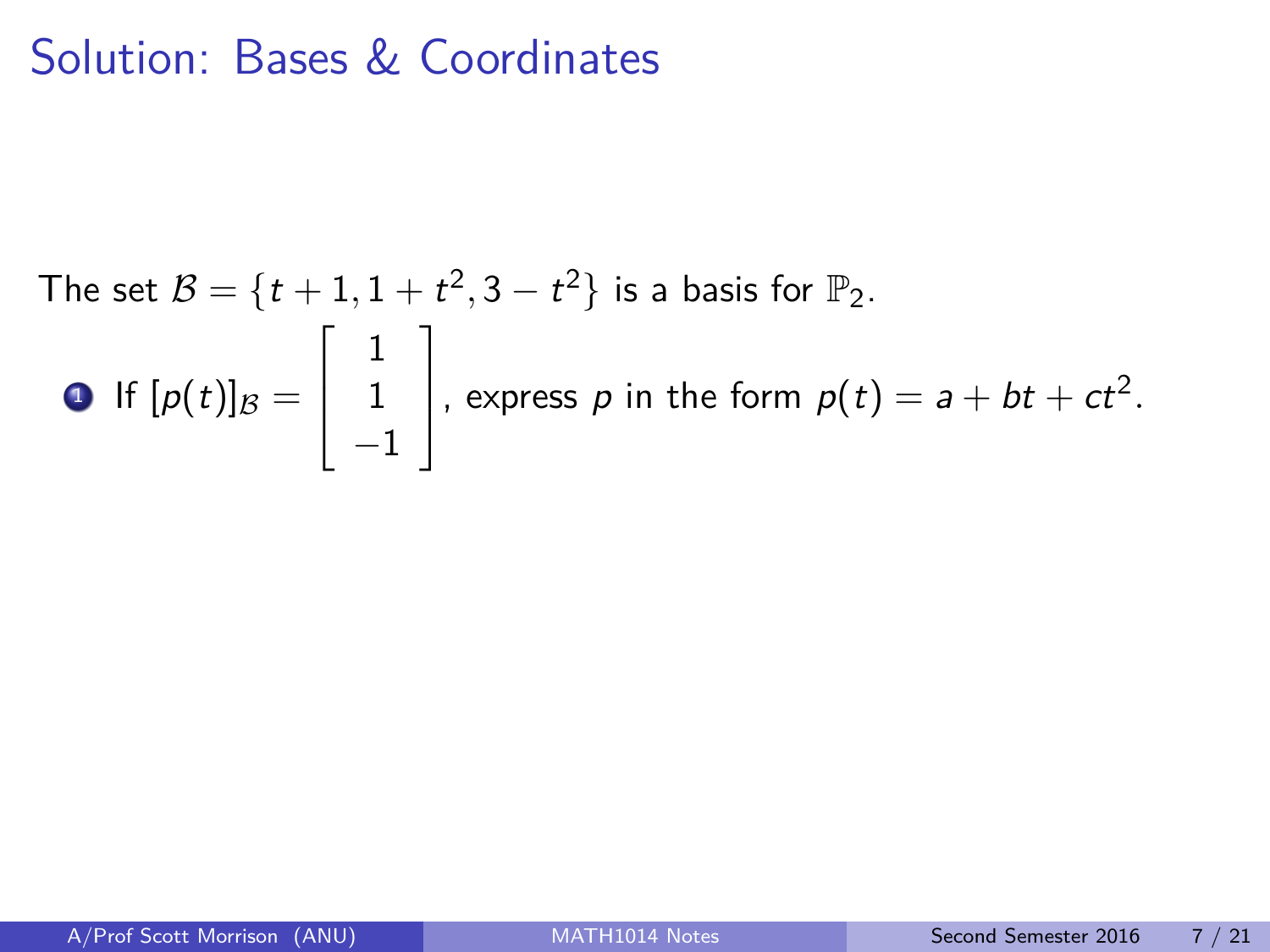The set 
$$
B = \{t + 1, 1 + t^2, 3 - t^2\}
$$
 is a basis for  $\mathbb{P}_2$ .  
\n• If  $[p(t)]_B = \begin{bmatrix} 1 \\ 1 \\ -1 \end{bmatrix}$ , express *p* in the form  $p(t) = a + bt + ct^2$ .  
\nSince the *B* coordinates of *p* are 1, 1, and -1, we have

$$
p(t) = 1(t+1) + 1(1+t^2) - 1(3-t^2) = -1 + t + 2t^2.
$$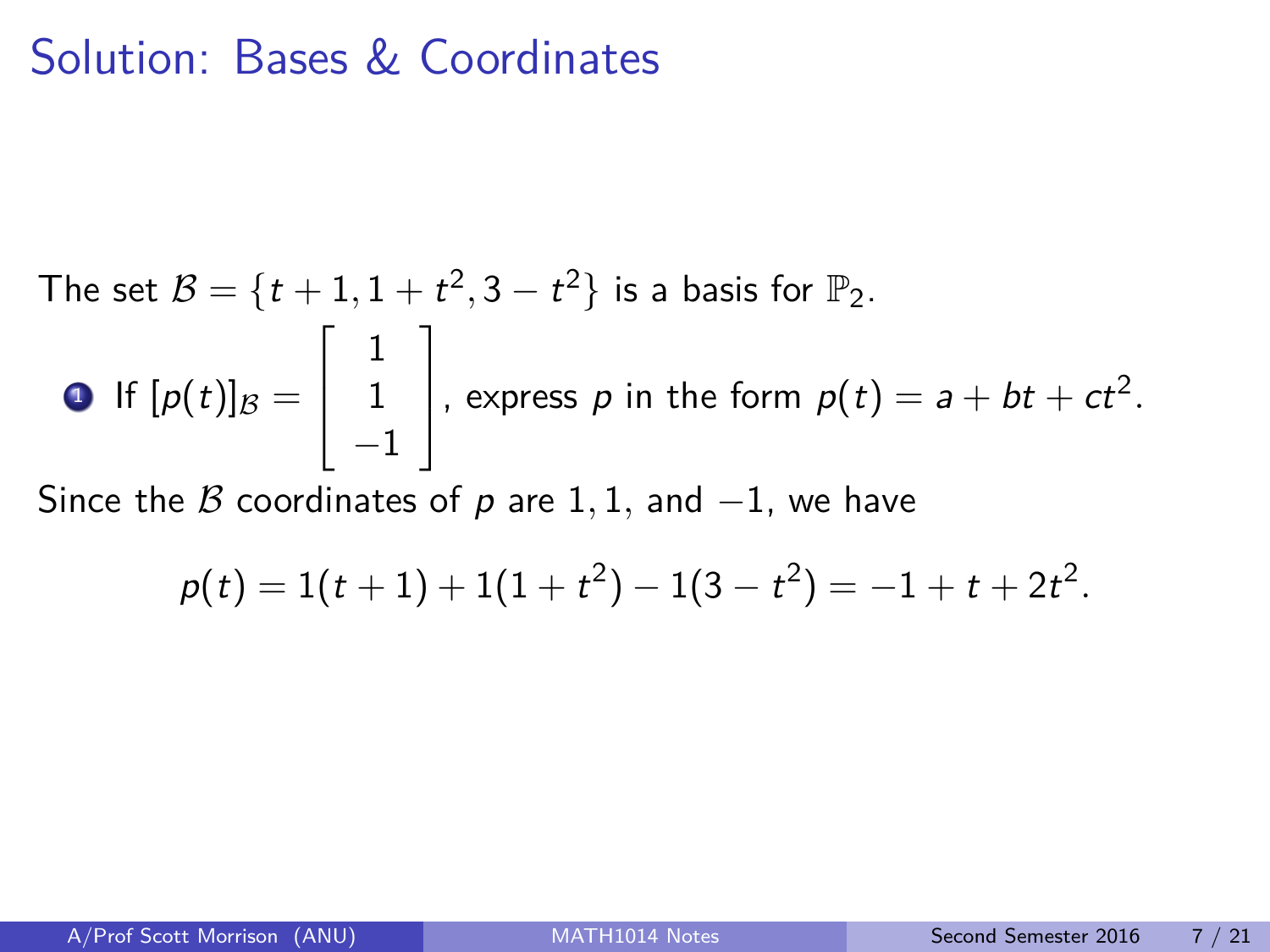The set  $B = \{t+1, 1+t^2, 3-t^2\}$  is a basis for  $\mathbb{P}_2$ .

**2** Find the coordinate vector of the polynomial  $q(t) = 2 - 2t$  with respect to  $\beta$  coordinates.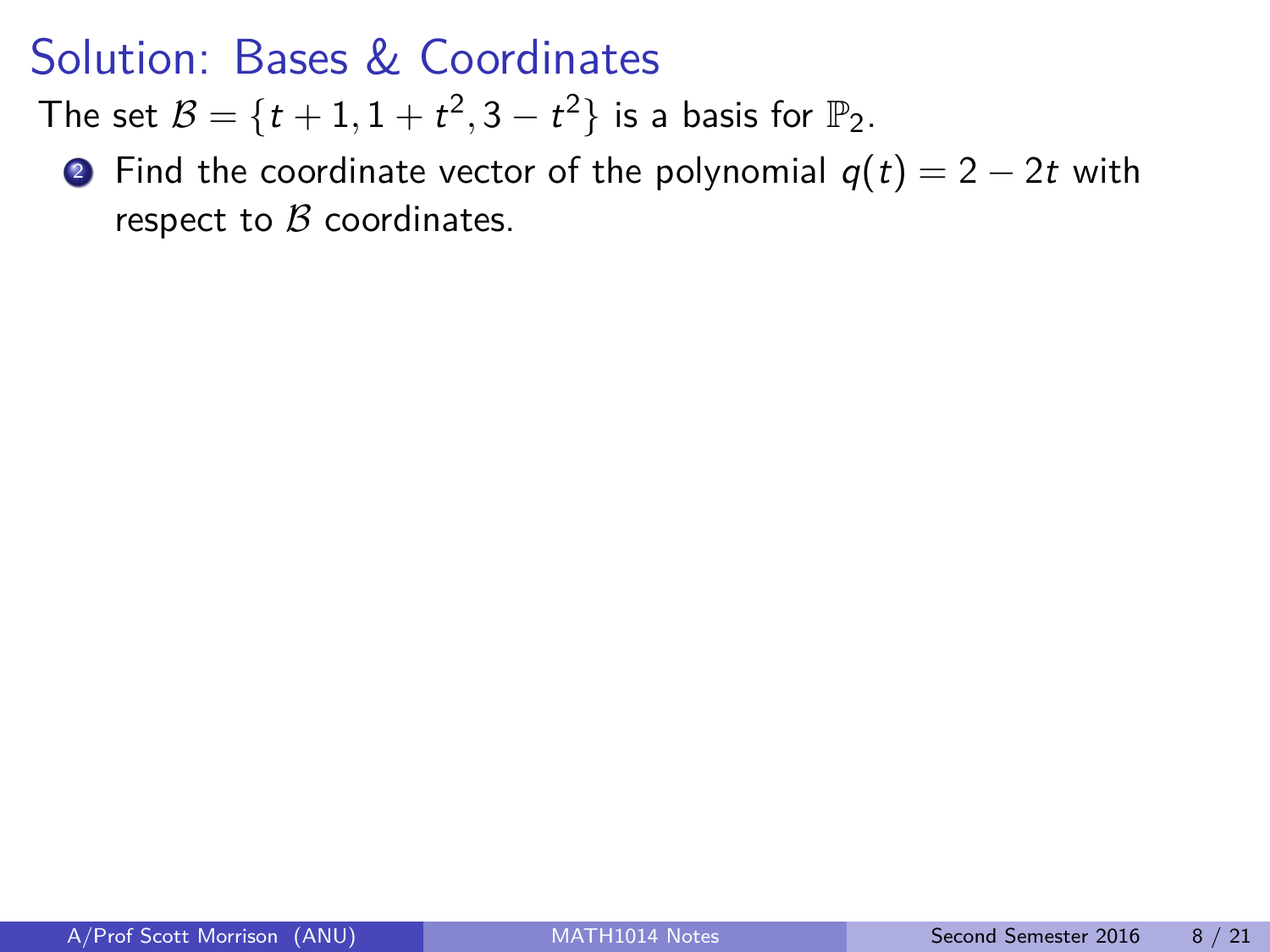The set  $B = \{t+1, 1+t^2, 3-t^2\}$  is a basis for  $\mathbb{P}_2$ .

• Find the coordinate vector of the polynomial  $q(t) = 2 - 2t$  with respect to  $\beta$  coordinates.

We need a*,* b*,* and c such that

$$
a(t+1)+b(1+t^2)+c(3-t^2)=2-2t.
$$

Collecting like powers of  $t$  gives us a system of equations:

$$
a+b+3c = 2
$$
  

$$
a = -2
$$
  

$$
b-c = 0.
$$

The unique solution to this is  $a = -2$ ,  $b = c = 1$ . To protect against algebra mistakes, check that

$$
-2(t+1)+1(1+t^2)+1(3-t^2)=2-2t.
$$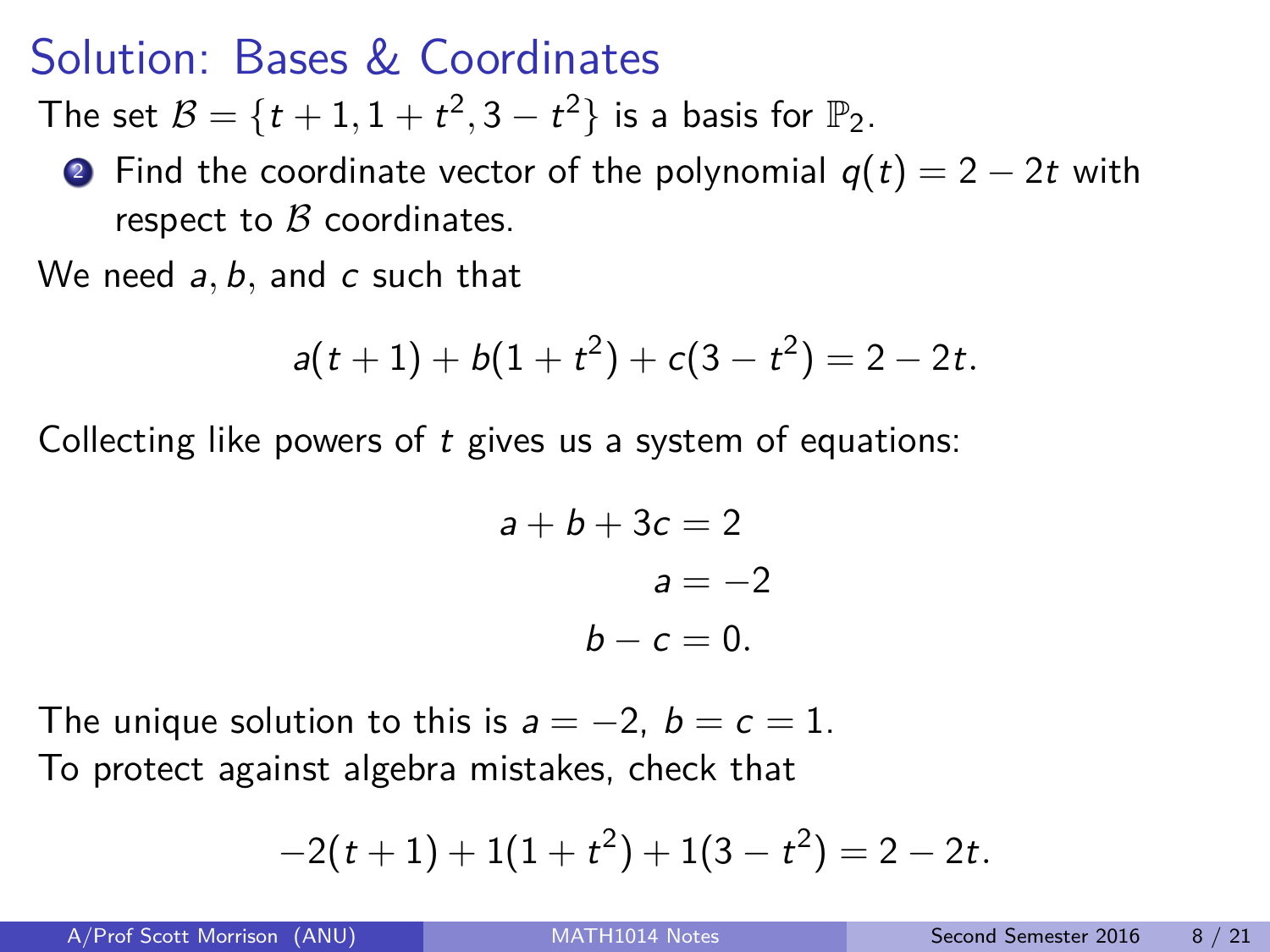# Sample Question: Vector Spaces

Decide whether each of the following sets is a vector space. If it is a vector space, state its dimension. If it is not a vector space, explain why.

 $\bullet$  A is the set of 2  $\times$  2 matrices whose entries are integers.

 $2$   $\,$   $\,$   $\,$   $\,$   $\,$   $\,$  is the set of vectors in  $\mathbb{R}^{3}$  which are orthogonal to  $\overline{\phantom{a}}$ 

<sup>3</sup> C is the set of polynomials whose derivative is 0:

$$
C = \{p(x) \in \mathbb{P} \mid \frac{d}{dx}p(x) = 0\}.
$$

 $\sqrt{ }$ 

1 0 2 1  $\vert \cdot$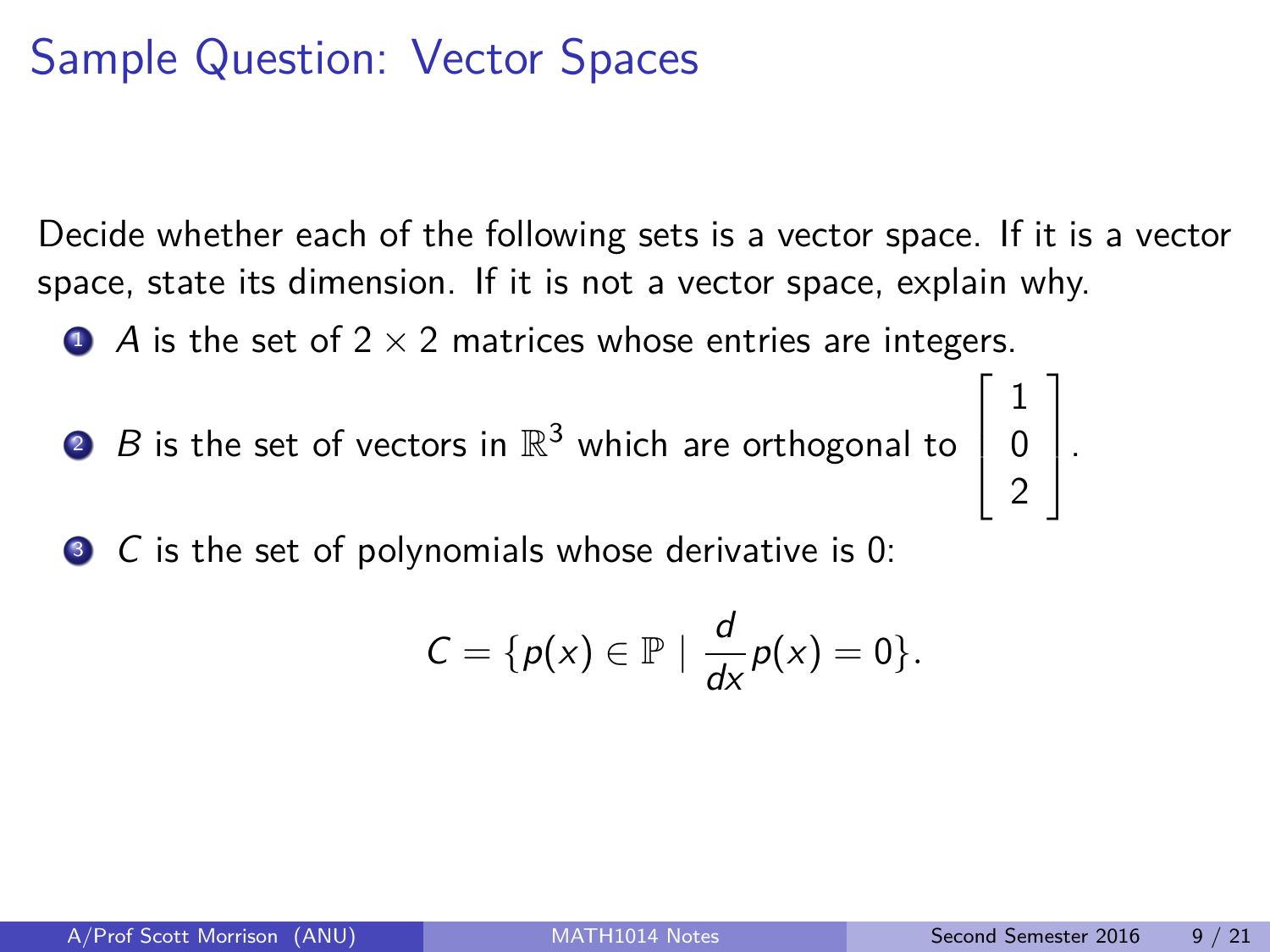Decide whether each of the following sets is a vector space. If it is a vector space, state its dimension. If it is not a vector space, explain why.

 $\bullet$  A is the set of 2  $\times$  2 matrices whose entries are integers.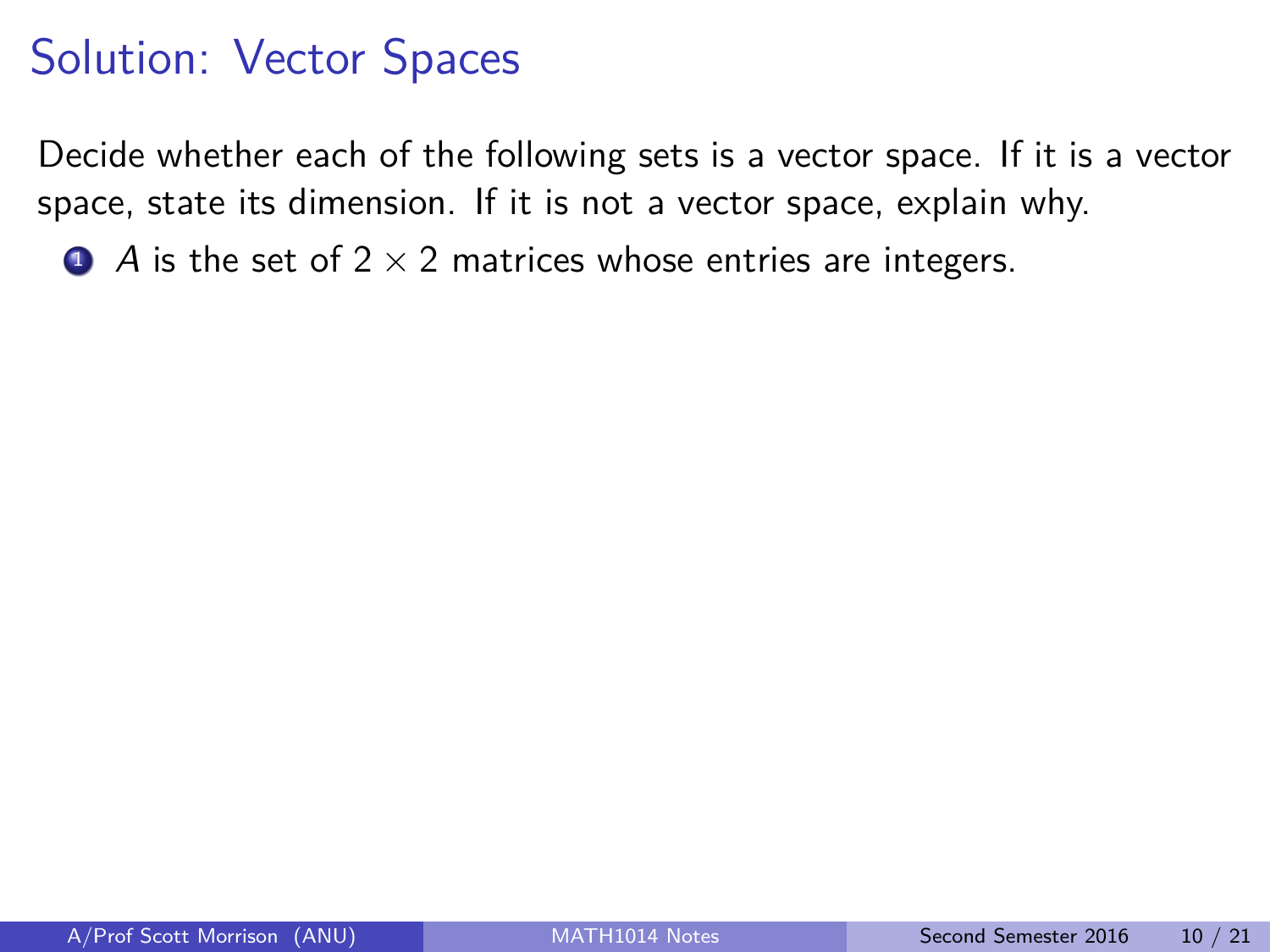Decide whether each of the following sets is a vector space. If it is a vector space, state its dimension. If it is not a vector space, explain why.

 $\bullet$  A is the set of 2  $\times$  2 matrices whose entries are integers.

This is a subset of the vector space of  $2 \times 2$  matrices with real entries, so we can check if the three subspace axioms hold:

- $\bullet$  Is 0 in the set?
- 2 Is the set closed under addition?
- **3** Is the set closed under scalar multiplication?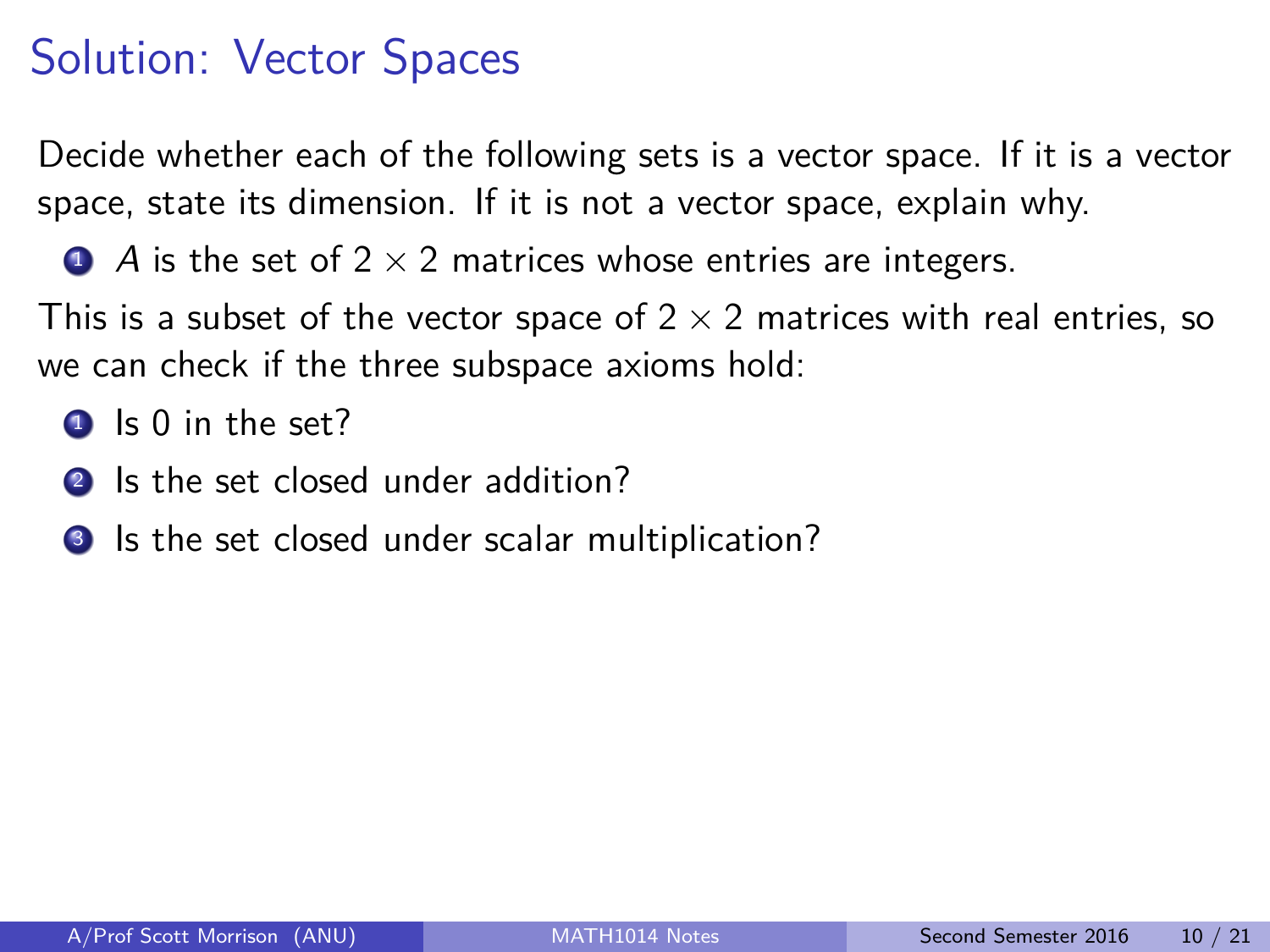Decide whether each of the following sets is a vector space. If it is a vector space, state its dimension. If it is not a vector space, explain why.

 $\bullet$  A is the set of 2  $\times$  2 matrices whose entries are integers.

This is a subset of the vector space of  $2 \times 2$  matrices with real entries, so we can check if the three subspace axioms hold:

 $\bullet$  Is 0 in the set?

2 Is the set closed under addition?

**3** Is the set closed under scalar multiplication?

No, this is not a vector space. This set is not closed under multiplication by a non-integer scalar. For example,

$$
\frac{1}{2}\left[\begin{array}{cc}1 & 0\\ 0 & 0\end{array}\right]=\left[\begin{array}{cc} \frac{1}{2} & 0\\ 0 & 0\end{array}\right]
$$
 is not in A.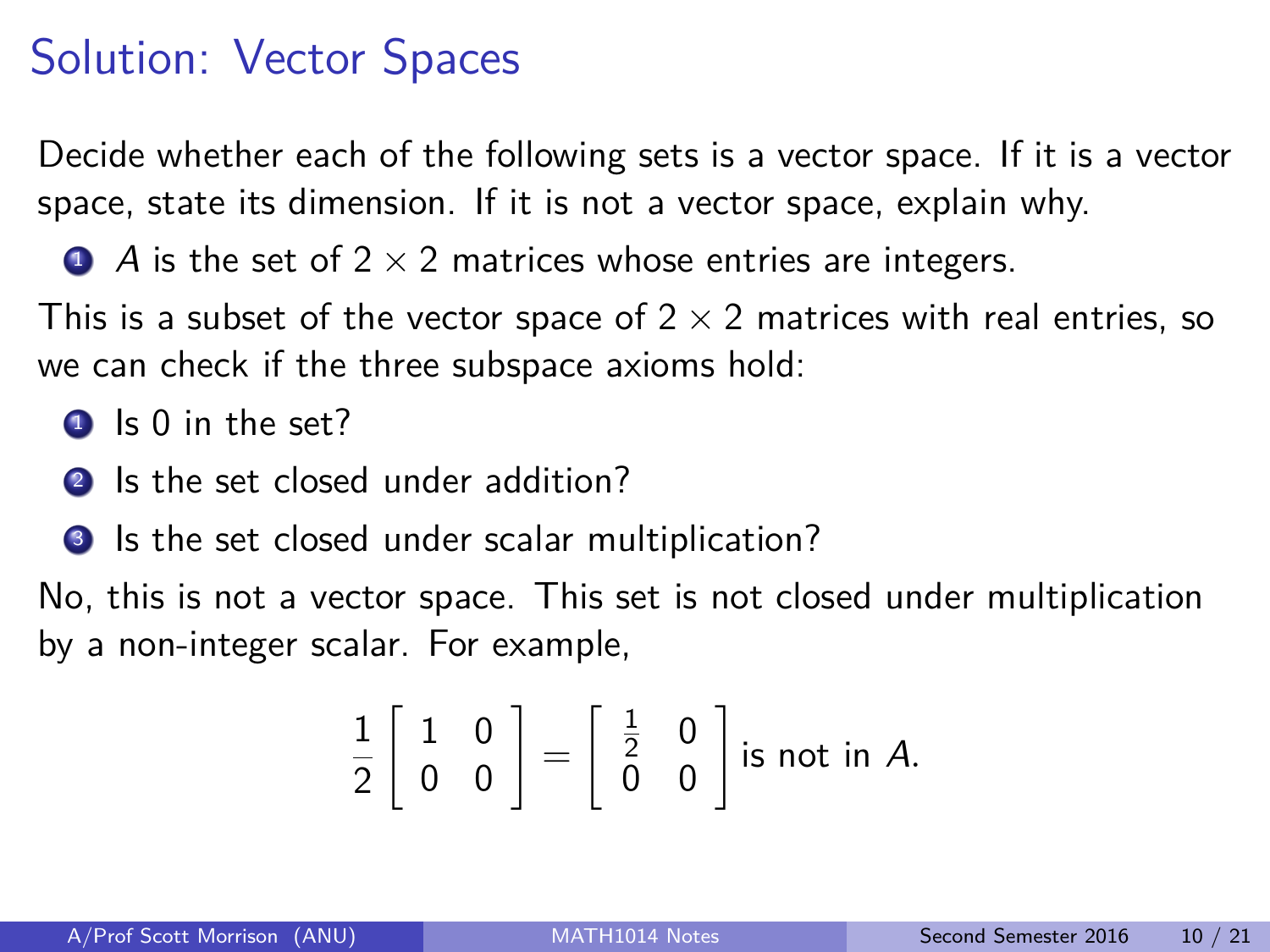Decide whether each of the following sets is a vector space. If it is a vector space, state its dimension. If it is not a vector space, explain why.

<sup>2</sup> B is the set of vectors in R <sup>3</sup> which are orthogonal to  $\Big\}$ 1 0  $\vert \cdot$ 

As before, we could check the 3 subspace axioms, but it's quicker to observe that  $B$  is the null space of the matrix  $\begin{bmatrix} 1 & 0 & 2 \end{bmatrix}$ , and the null space of a matrix is always a subspace.

We can find a basis for the null space explicitly and check that it has 2 vectors. Alternatively, observe that the matrix  $\begin{bmatrix} 1 & 0 & 2 \end{bmatrix}$  has rank 1, so its null space is two-dimensional by the Rank Theorem.

 $\sqrt{ }$ 

2

1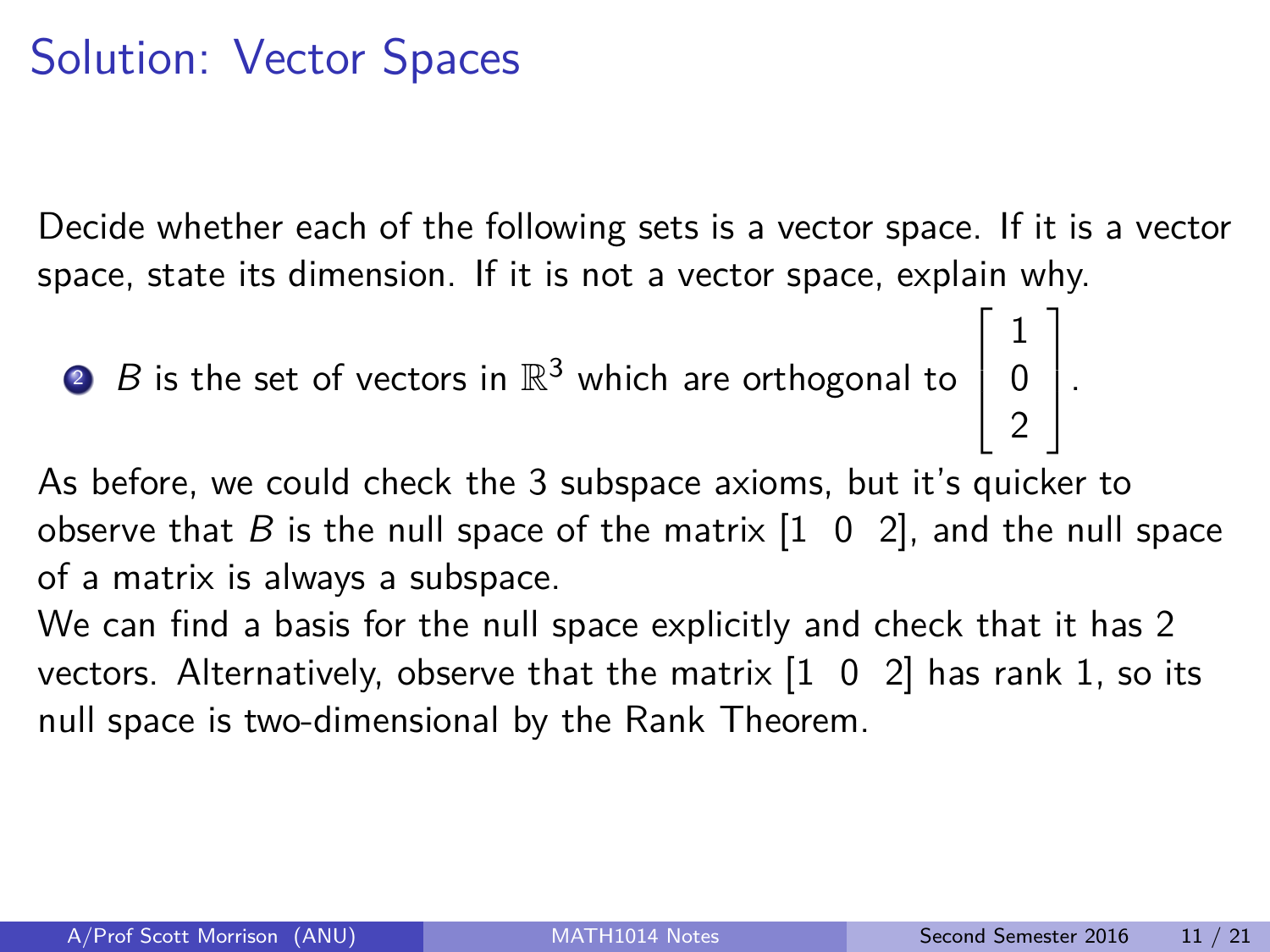#### Checking the 3 subspace axioms 1  $\sqrt{ }$  $\overline{\phantom{a}}$ 0 0 0 1  $|\cdot$  $\sqrt{ }$  $\overline{\phantom{a}}$ 1 0 2 1  $\Big| = 0$ , so  $0 \in B$ . <sup>2</sup> Suppose **v***,* **u** ∈ B. Then **v** ·  $\sqrt{ }$  $\overline{\phantom{a}}$ 1 0 2 1  $\vert$  = **u** ·  $\sqrt{ }$  $\overline{\phantom{a}}$ 1 0 2 1  $\Big| = 0.$  $(\mathsf{u} + \mathsf{v}) \cdot$  $\sqrt{ }$  $\overline{\phantom{a}}$ 1 0 2 1  $\vert$  = **u** ·  $\sqrt{ }$  $\overline{\phantom{a}}$ 1 0 2 1  $+$ **v** ·  $\lceil$  $\overline{\phantom{a}}$ 1 0 2 1  $\Big| = 0 + 0 = 0.$

Since  $\mathbf{u} + \mathbf{v}$  is in B, B is closed under addition. **3** Suppose  $\mathbf{v} \in B$ .

$$
(c\mathbf{v})\cdot \left[\begin{array}{c}1\\0\\2\end{array}\right]=c\left(\mathbf{v}\cdot \left[\begin{array}{c}1\\0\\2\end{array}\right]\right)=c0=0.
$$

Since c**v** is in B, B is closed under scalar multiplication.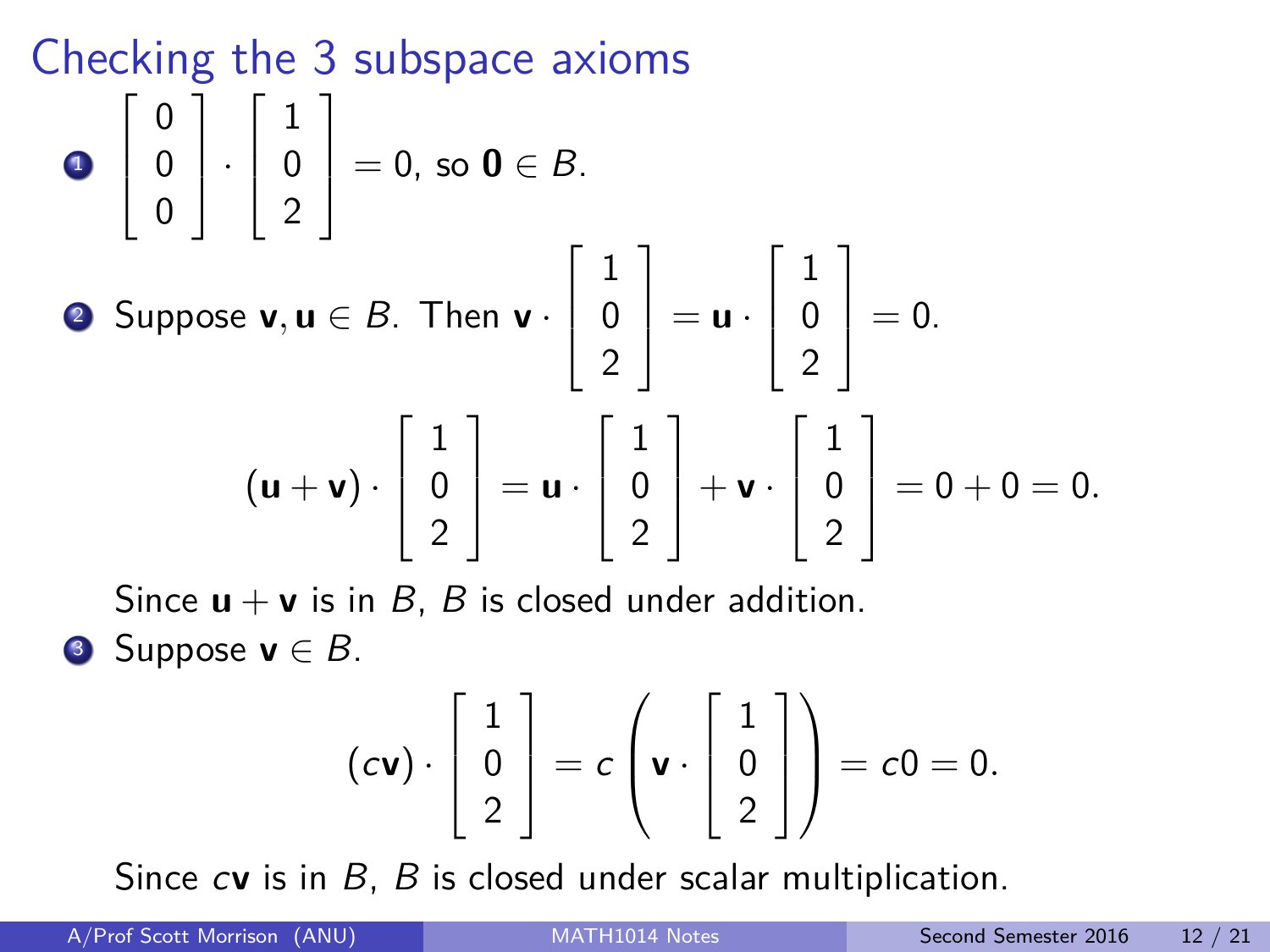Decide whether each of the following sets is a vector space. If it is a vector space, state its dimension. If it is not a vector space, explain why.

**3** the set of polynomials whose derivative is 0:

$$
C=\left\{p(x)\in\mathbb{P}\,\,\Big|\,\,\frac{d}{dx}p(x)=0\right\}.
$$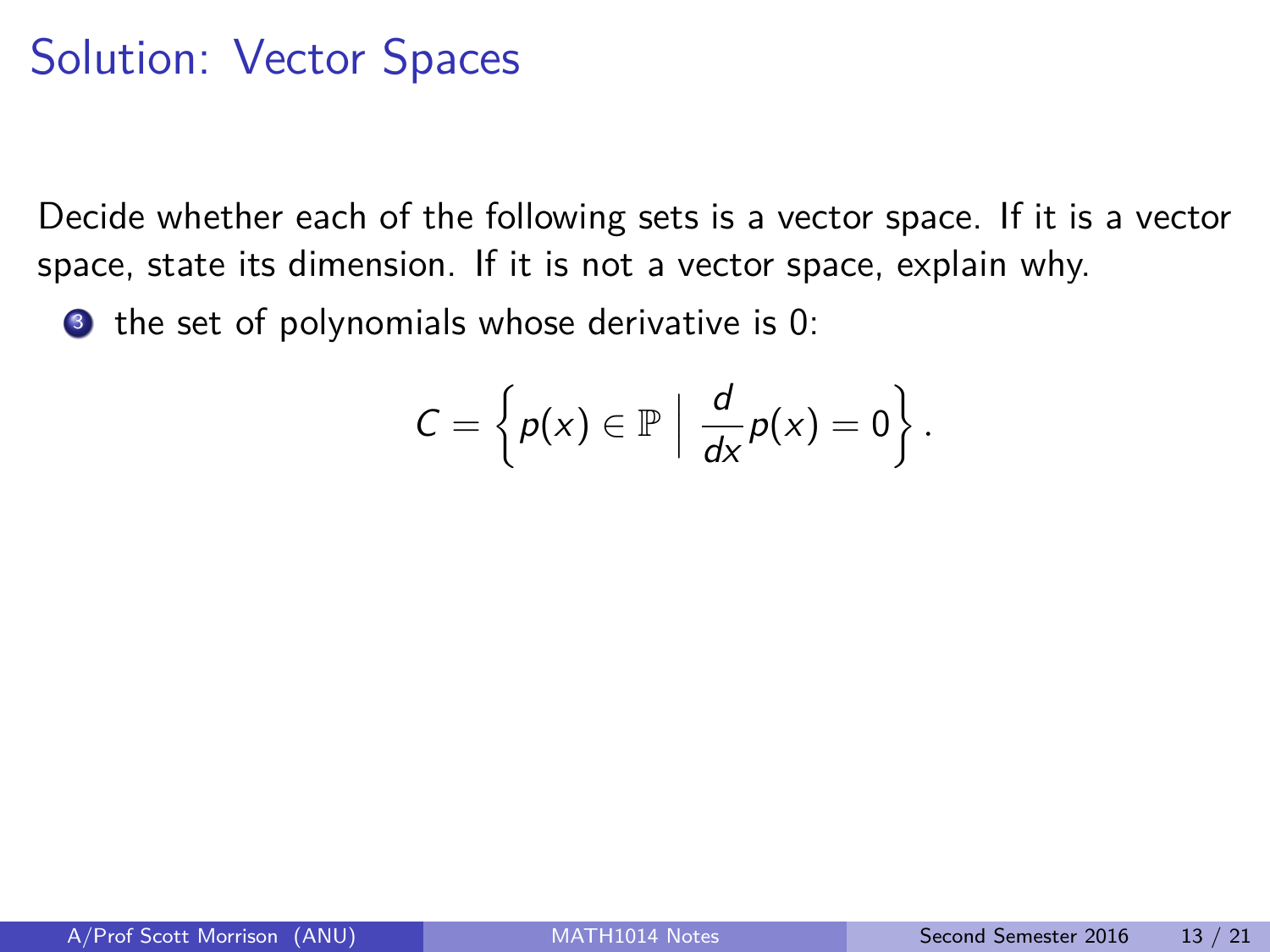Decide whether each of the following sets is a vector space. If it is a vector space, state its dimension. If it is not a vector space, explain why.

**3** the set of polynomials whose derivative is 0:

$$
C=\left\{p(x)\in\mathbb{P}\,\,\Big|\,\,\frac{d}{dx}p(x)=0\right\}.
$$

We can solve this problem by recognising that the polynomials whose derivatives are 0 are exactly the constant polynomials, so  $\mathcal{C}=\mathbb{R}^1$ . It follows that  $C$  is a one-dimensional vector space.

It is also acceptable to show that C is a subspace of the vector space  $\mathbb P$  by verifying each of the subspace axioms.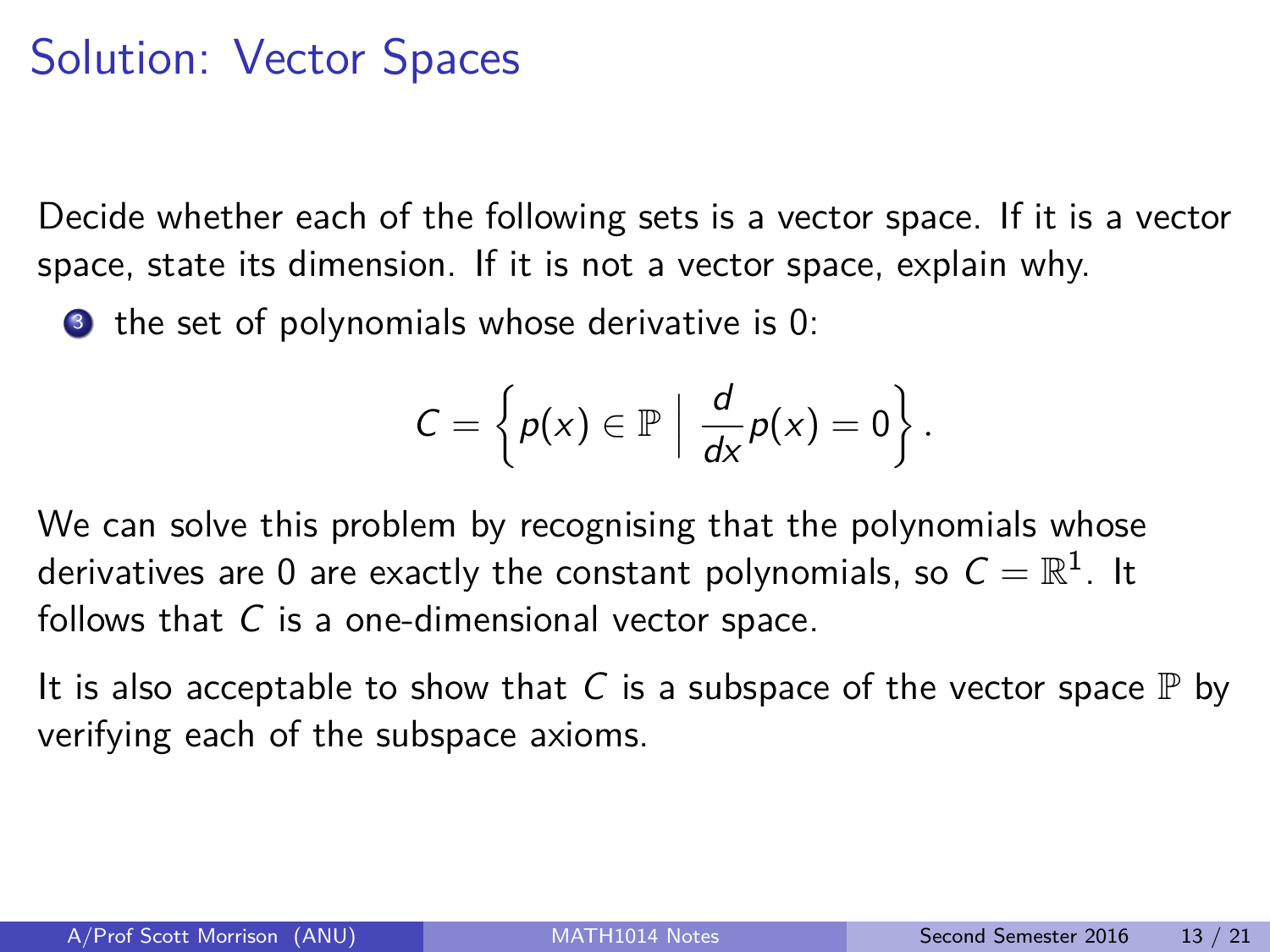#### Sample Question: Linear transformations

A linear transformation  $T : M_{2 \times 2} \rightarrow M_{2 \times 2}$  is defined by:

$$
\mathcal{T}\left(\begin{bmatrix} a & b \\ c & d \end{bmatrix}\right) = \begin{bmatrix} a & b \\ c & d \end{bmatrix} \begin{bmatrix} 1 & -1 \\ -1 & 1 \end{bmatrix}.
$$
  
(a) Calculate  $\mathcal{T}\left(\begin{bmatrix} a & b \\ c & d \end{bmatrix}\right).$   
(b) Which, if any, of the following matrices are in ker(T)?

$$
\begin{bmatrix} 1 & 1 \\ 3 & 3 \end{bmatrix} \qquad \begin{bmatrix} 1 & 3 \\ 3 & 1 \end{bmatrix} \qquad \begin{bmatrix} 1 & 3 \\ 1 & 3 \end{bmatrix}
$$

(c) Which, if any, of the following matrices are in range( $T$ )?

$$
\begin{bmatrix} -2 & 2 \\ 2 & -2 \end{bmatrix} \qquad \begin{bmatrix} 1 & -1 \\ -2 & 2 \end{bmatrix} \qquad \begin{bmatrix} 1 & 0 \\ 0 & 1 \end{bmatrix}
$$

(d) Find the kernel of T and explain why T is not one to one. (e) Explain why T does not map  $M_{2\times 2}$  onto  $M_{2\times 2}$ .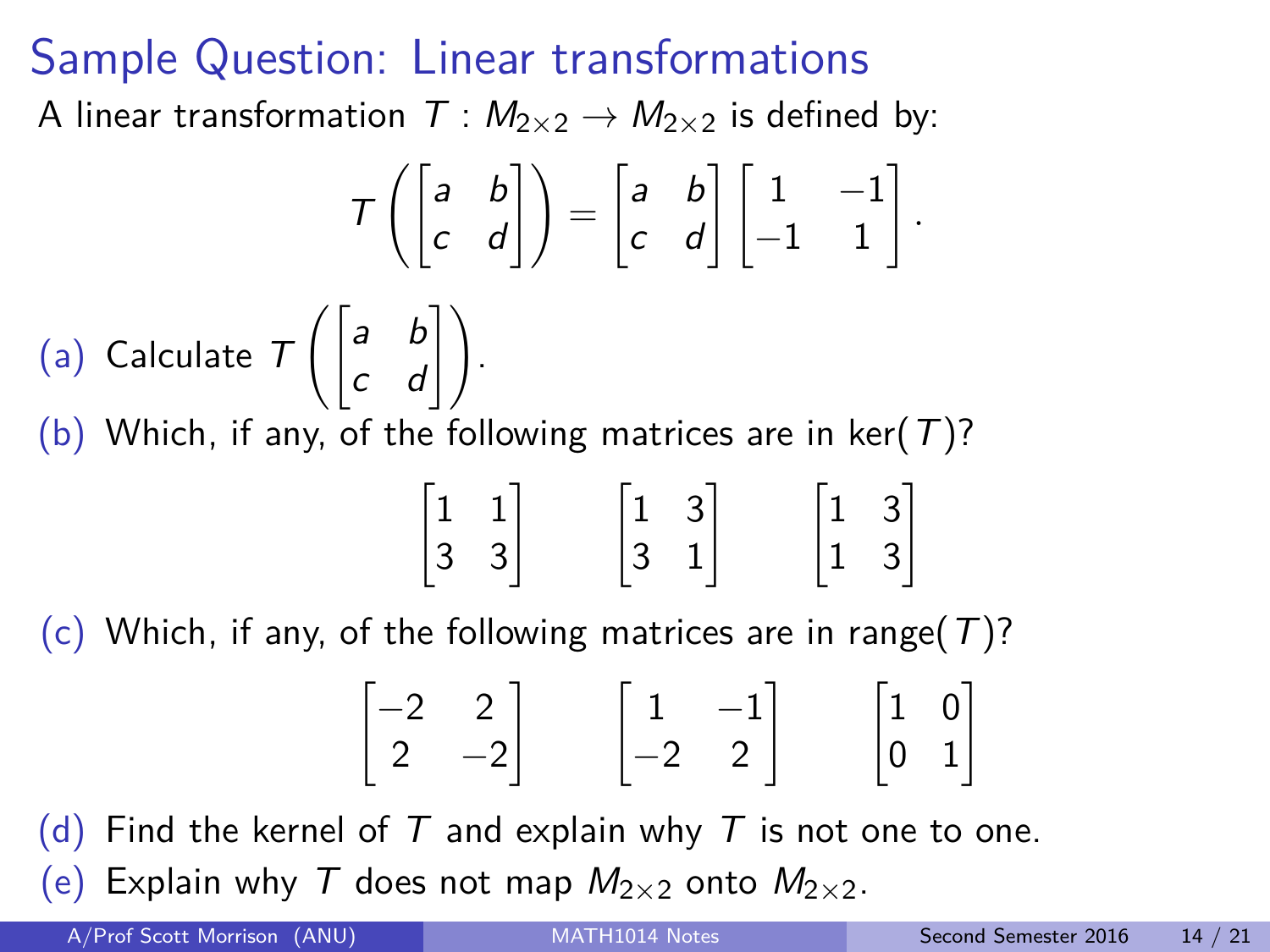# Sample Question: Subspaces associated to a matrix

Consider the matrix A:

$$
\begin{bmatrix} 2 & -4 & 0 & 2 \ -1 & 2 & 1 & 2 \ 1 & -2 & 1 & 4 \end{bmatrix}.
$$

 $(i)$  Find a basis for Nul A.

- (ii) Find a basis for Col A.
- (iii) Consider the linear transformation  $\mathcal{T}_A:\mathbb{R}^4\to\mathbb{R}^3$  defined by  $T_A(\mathbf{x}) = A\mathbf{x}$ . Give a geometric description of the range of  $T_A$  as a subspace of  $\mathbb{R}^3$ . What is its dimension? Does it pass through the origin?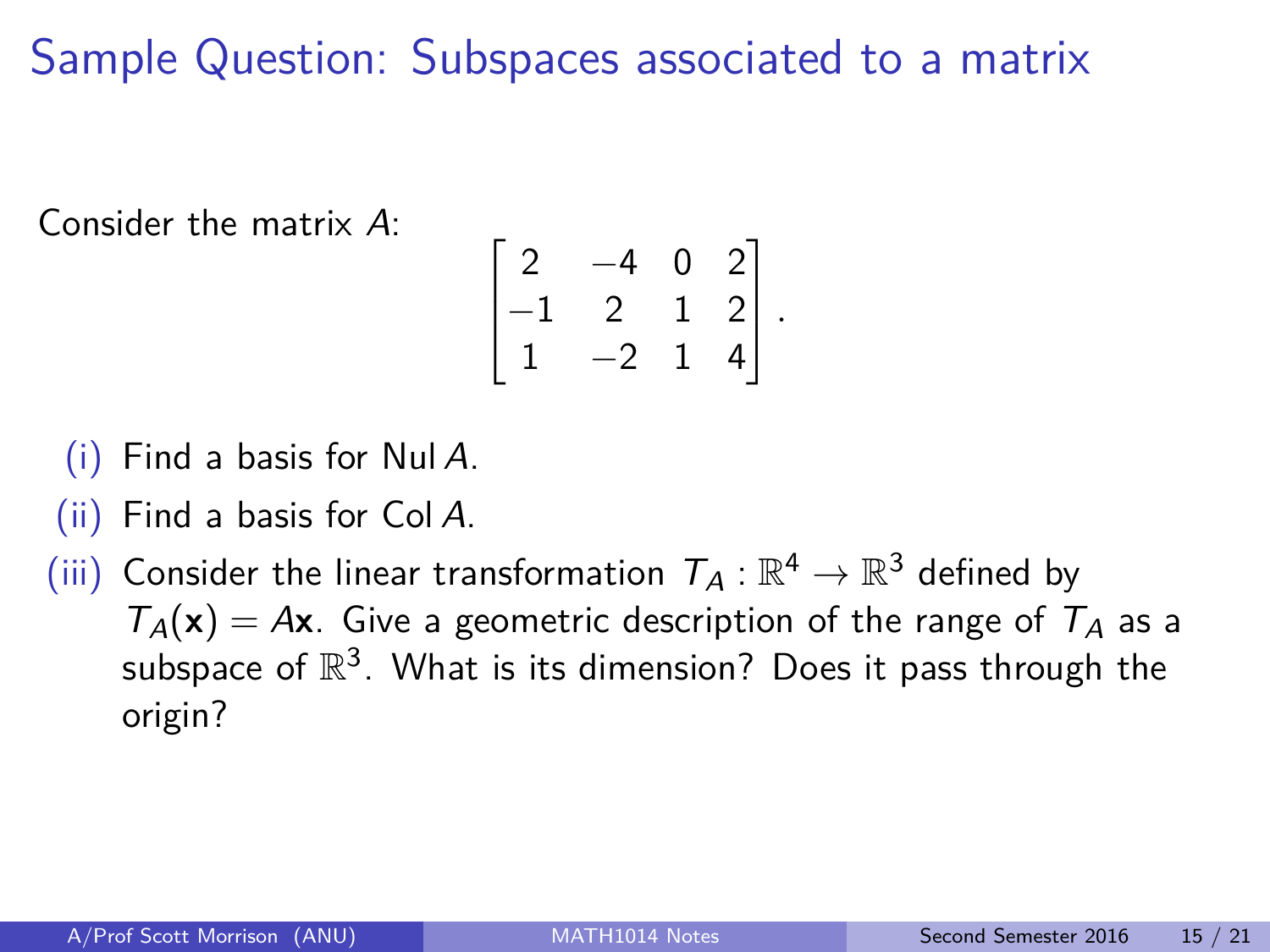We begin by row-reducing A:

$$
\begin{bmatrix} 2 & -4 & 0 & 2 \\ -1 & 2 & 1 & 2 \\ 1 & -2 & 1 & 4 \end{bmatrix} \xrightarrow{\text{rref}} \begin{bmatrix} 1 & -2 & 0 & 1 \\ 0 & 0 & 1 & 3 \\ 0 & 0 & 0 & 0 \end{bmatrix}.
$$

(i) Find a basis for Null A.  
\nThe general solution to 
$$
R\begin{bmatrix} w \\ x \\ y \\ z \end{bmatrix} = 0
$$
 is  $y + 3z = 0$ ,  $w - 2x + z = 0$ , so\n
$$
\begin{bmatrix} 2x - z \\ x \\ -3z \\ z \end{bmatrix} = \begin{Bmatrix} 2x - z \\ x \begin{bmatrix} 2 \\ 1 \\ 0 \\ 0 \end{bmatrix} + z \begin{bmatrix} -1 \\ 0 \\ -3 \\ 1 \end{bmatrix}
$$
\nand so  $B = \begin{Bmatrix} 2 \\ 1 \\ 0 \\ 0 \end{Bmatrix}, \begin{bmatrix} -1 \\ 0 \\ -3 \\ 1 \end{bmatrix}$  is a basis for Null A.  
\nA/Prof Scott Morrison (ANU)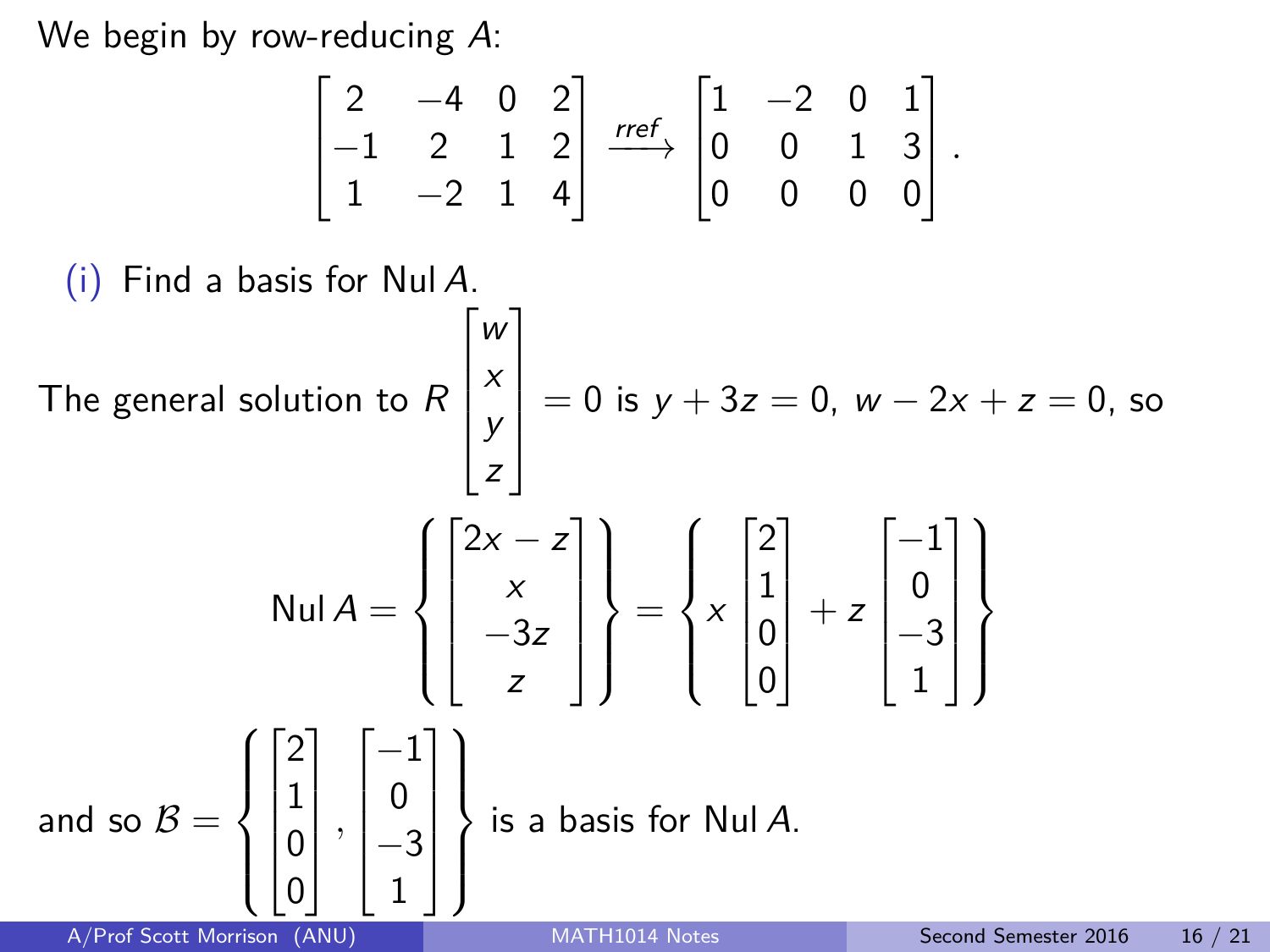We begin by row-reducing A:

$$
\begin{bmatrix} 2 & -4 & 0 & 2 \ -1 & 2 & 1 & 2 \ 1 & -2 & 1 & 4 \end{bmatrix} \xrightarrow{rref} \begin{bmatrix} 1 & -2 & 0 & 1 \ 0 & 0 & 1 & 3 \ 0 & 0 & 0 & 0 \end{bmatrix}.
$$

(ii) Find a basis for Col A.

A basis for Col A is obtained by taking every column of A that corresponds to a pivot column in the row reduced form of A. Thus the first and third columns

$$
\mathcal{C} = \left\{ \begin{bmatrix} 2 \\ -1 \\ 1 \end{bmatrix}, \begin{bmatrix} 0 \\ 1 \\ 1 \end{bmatrix} \right\}
$$

form a basis for Col A.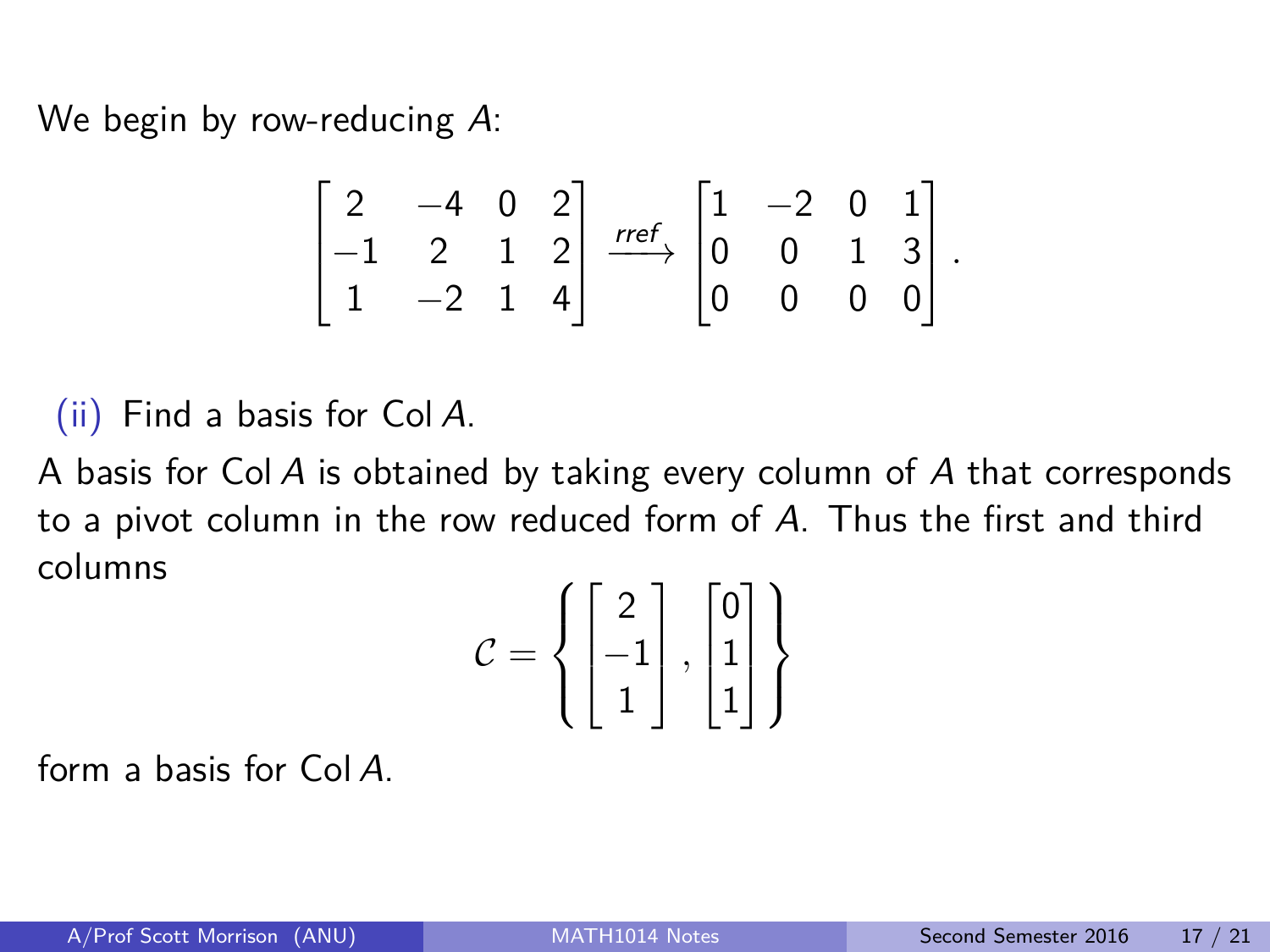(iii) Consider the linear transformation  $\mathcal{T}_A:\mathbb{R}^4\to\mathbb{R}^3$  defined by  $T_A(x) = Ax$ . Give a geometric description of the range of  $T_A$  as a subspace of  $\mathbb{R}^3$ . What is its dimension? Does it pass through the origin?

The range of  $T_A$  is exactly the column space of A. We just saw that it has a basis with two elements, so it is two dimensional. It is a plane in  $\mathbb{R}^3$ , and passed through the origin, because every vector subspace contains **O**.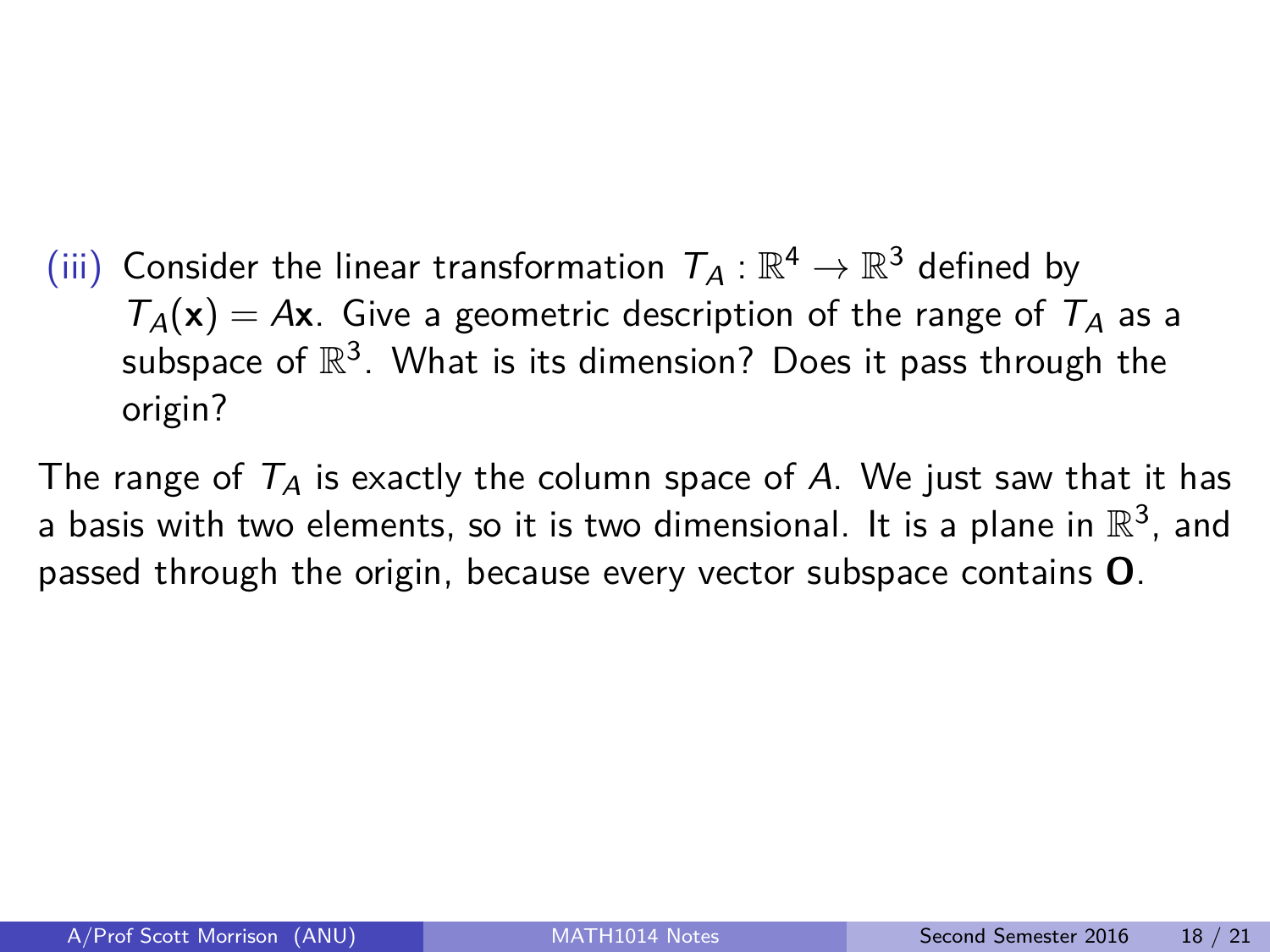#### Revision: Definitions

- What is a vector space? Give some examples.
- What is a subspace? How do you check if a subset of a vector space is a subspace?
- What is a linear transformation? Give some examples.
- What does it mean for a set of vectors to be linearly independent? How do you check this?
- What are the coordinates of a vector with respect to a basis?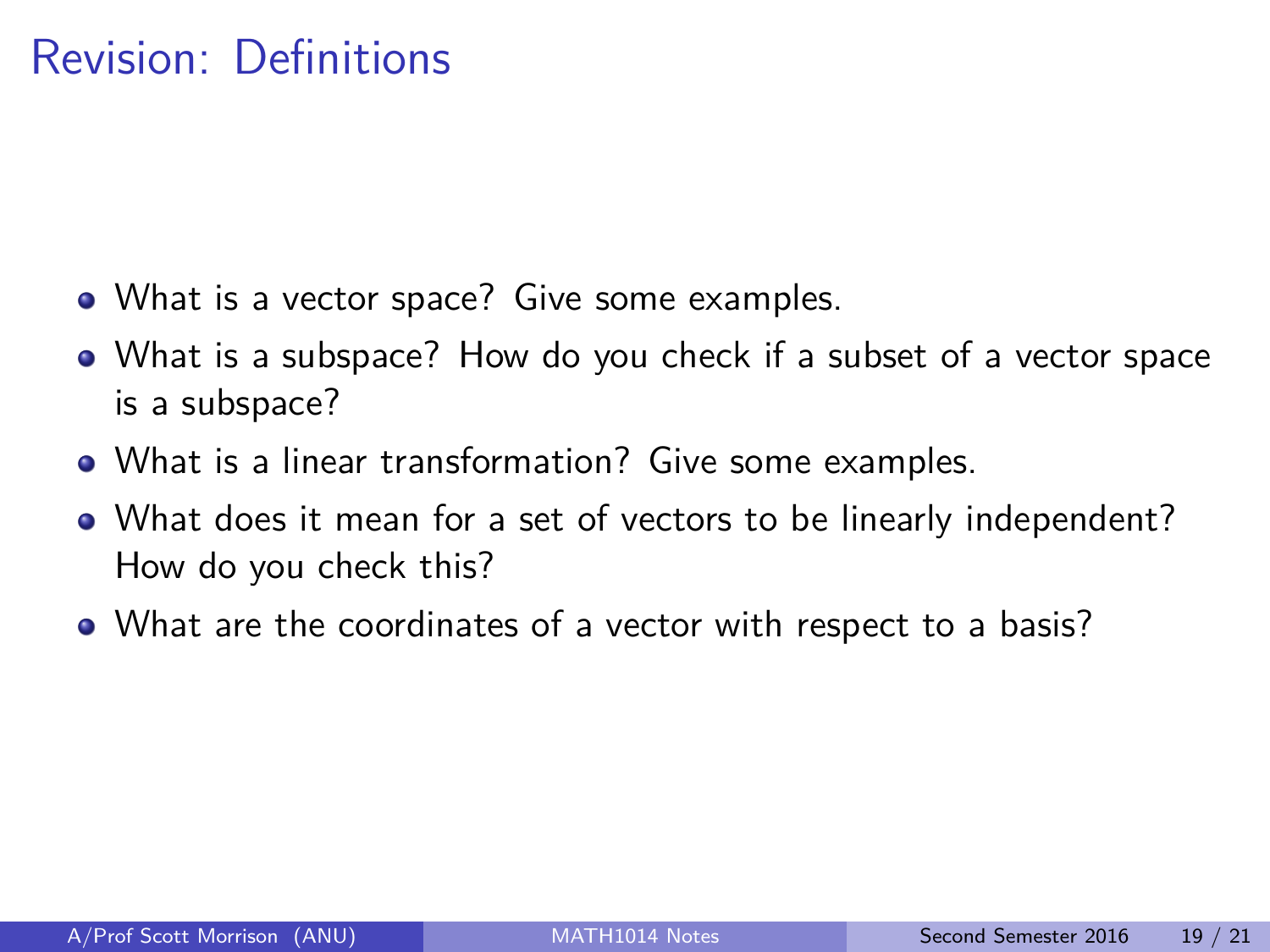# Revision: Geometry of  $\mathbb{R}^3$

- What information do you need to determine a line? A plane?
- How can you check if two lines are orthogonal? Parallel?
- How do you find the distance between a point and a line? A point and a plane?
- How can you find the angle between two vectors?
- What are the scalar and vector projections of one vector onto another? Can you describe these in words?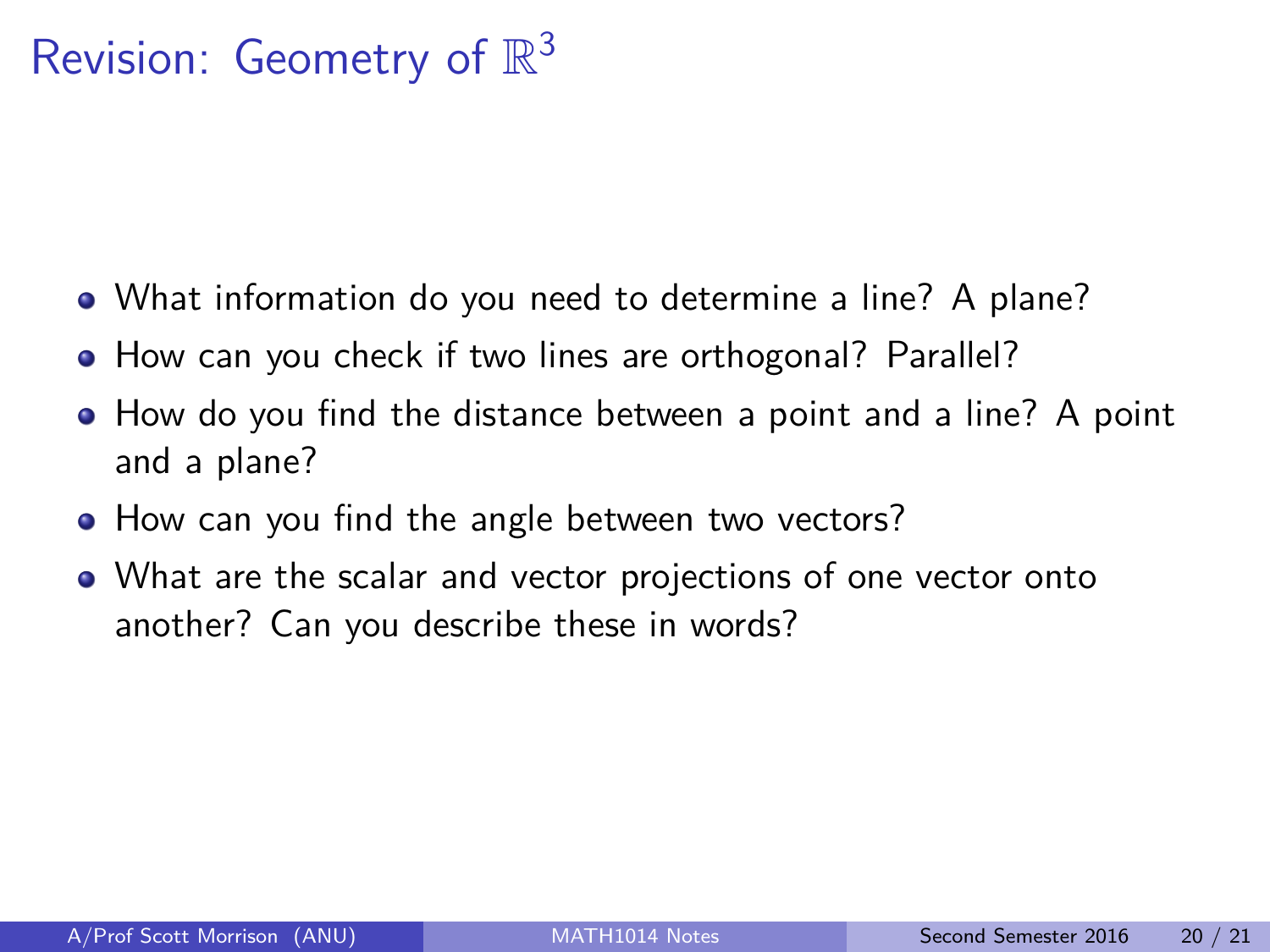#### Revision: Bases

- What is a basis for a vector space?
- If the dimension of V is n, then V and  $\mathbb{R}^n$  are *isomorphic*. What does this mean and how do we know it's true?
- $\bullet$  In an *n*-dimensional vector space,
	- $\triangleright$  any *n* linearly independent vectors form a basis.
	- $\triangleright$  any *n* vectors which span V form a basis.
	- $\triangleright$  any set of vectors which spans V contains a basis for V.
	- $\triangleright$  any set of linearly independent vectors can be extended to a basis for V.
- How do you find a basis for the null space of a matrix? The column space? The row space? The kernel of the associated linear transformation?